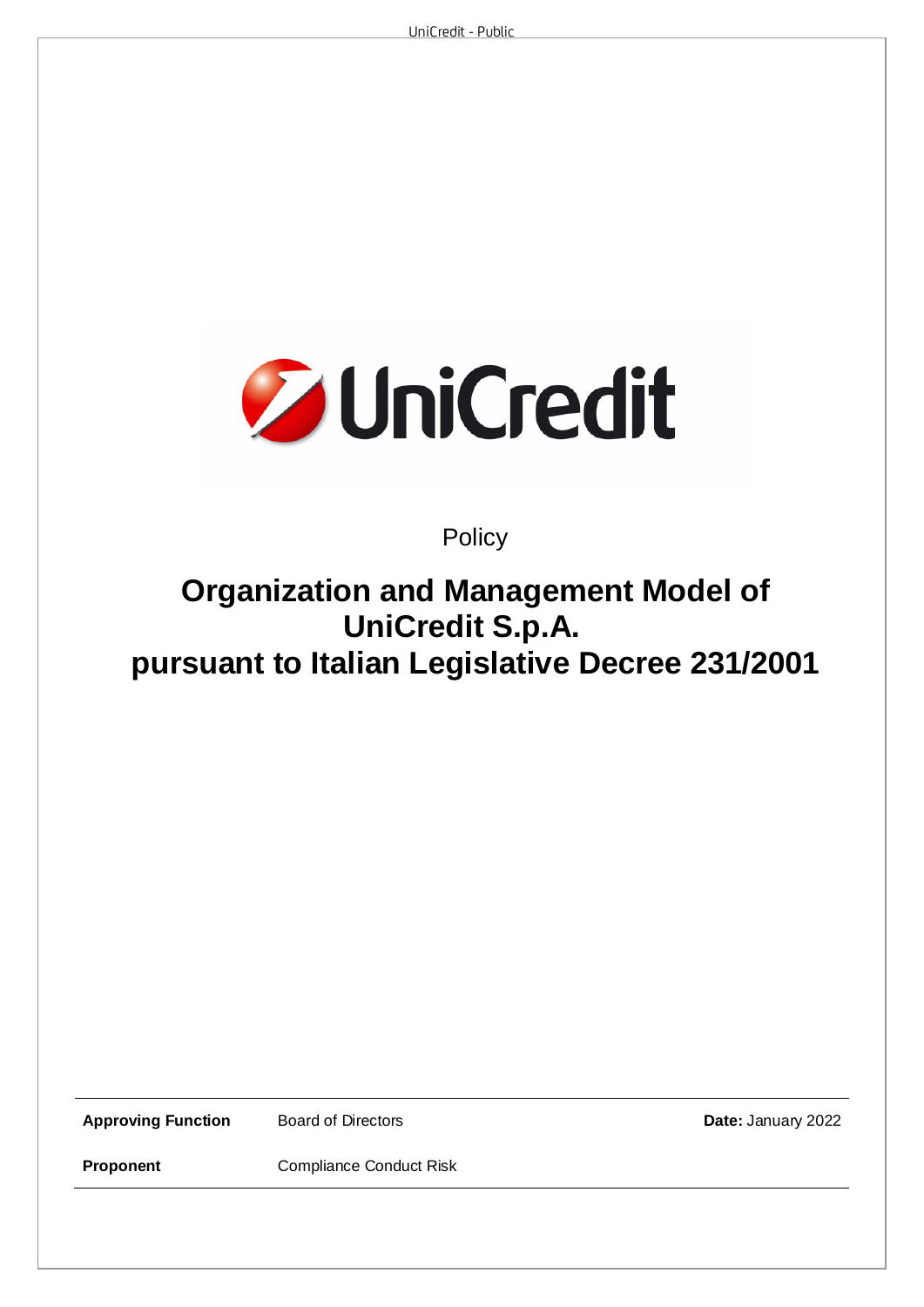# **MASTER RECORD**

*omissis*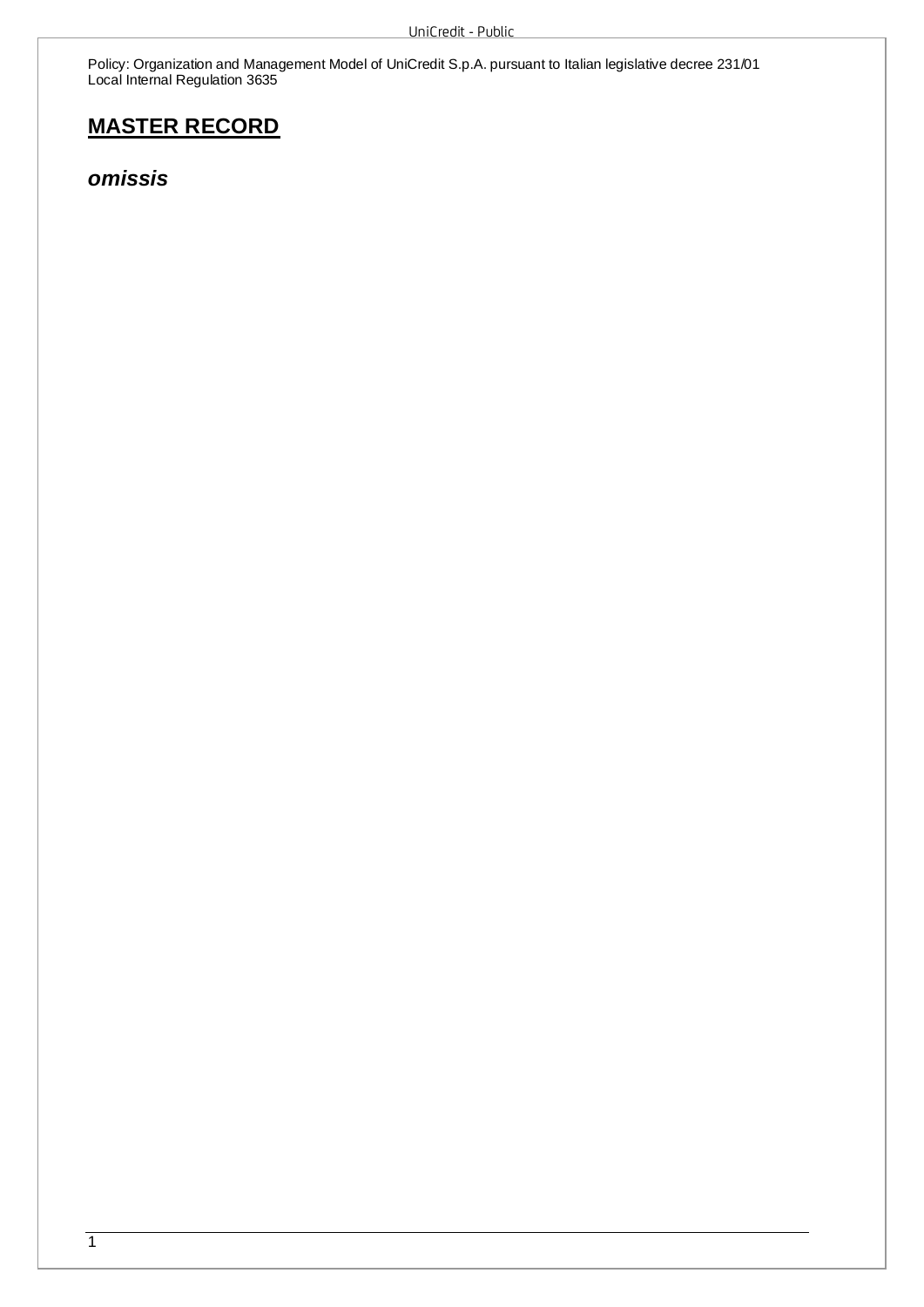# *Replaced/revised regulations and main changes introduced*

*omissis* 

*Linked Group regulation* 

*omissis* 

*Navigator for Recipient Entities/Foreign Branches* 

*omissis*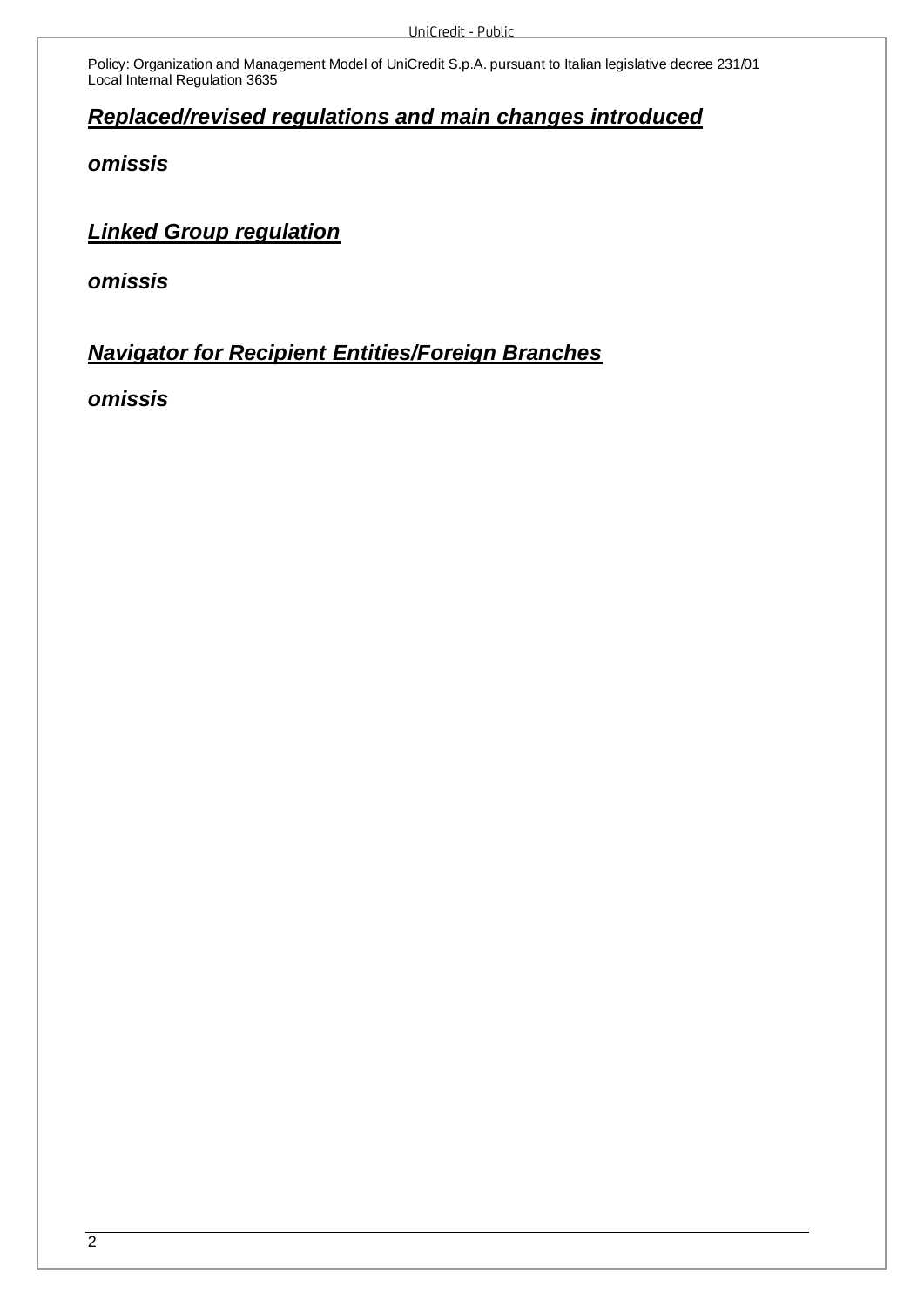# **CONTENTS**

| CHAPTER 1: SCOPE AND PURPOSE OF THE ORGANIZATION AND MANAGEMENT MODEL 5                                                                                                     |
|-----------------------------------------------------------------------------------------------------------------------------------------------------------------------------|
|                                                                                                                                                                             |
|                                                                                                                                                                             |
|                                                                                                                                                                             |
|                                                                                                                                                                             |
|                                                                                                                                                                             |
| 2.1 The legal system of administrative liability of legal entities, companies and associations7                                                                             |
|                                                                                                                                                                             |
| Adoption of the Organization and Management Model for the purposes of exemption from<br>2.3                                                                                 |
| 2.4 Sources of the Model: ABI guidelines for the adoption of Organization and Management Models<br>CHAPTER 3: ITALIAN LEGISLATIVE DECREE 231/01 RISKS PREVENTION MEASURES11 |
| 3.1                                                                                                                                                                         |
|                                                                                                                                                                             |
| 3.3 The manifesto "Ethics and respect: Do the right thing!", Code of Conduct and the Code of                                                                                |
|                                                                                                                                                                             |
| 3.4 Decision Protocols and "sensitive" processes pursuant to Italian Legislative Decree 231/0115                                                                            |
|                                                                                                                                                                             |
|                                                                                                                                                                             |
|                                                                                                                                                                             |
|                                                                                                                                                                             |
|                                                                                                                                                                             |
|                                                                                                                                                                             |
|                                                                                                                                                                             |
|                                                                                                                                                                             |
|                                                                                                                                                                             |
| 4.5 Information to and from UniCredit S.p.A.'s Supervisory Body and the subsidiaries' Supervisory                                                                           |
|                                                                                                                                                                             |
|                                                                                                                                                                             |
|                                                                                                                                                                             |
|                                                                                                                                                                             |
|                                                                                                                                                                             |
|                                                                                                                                                                             |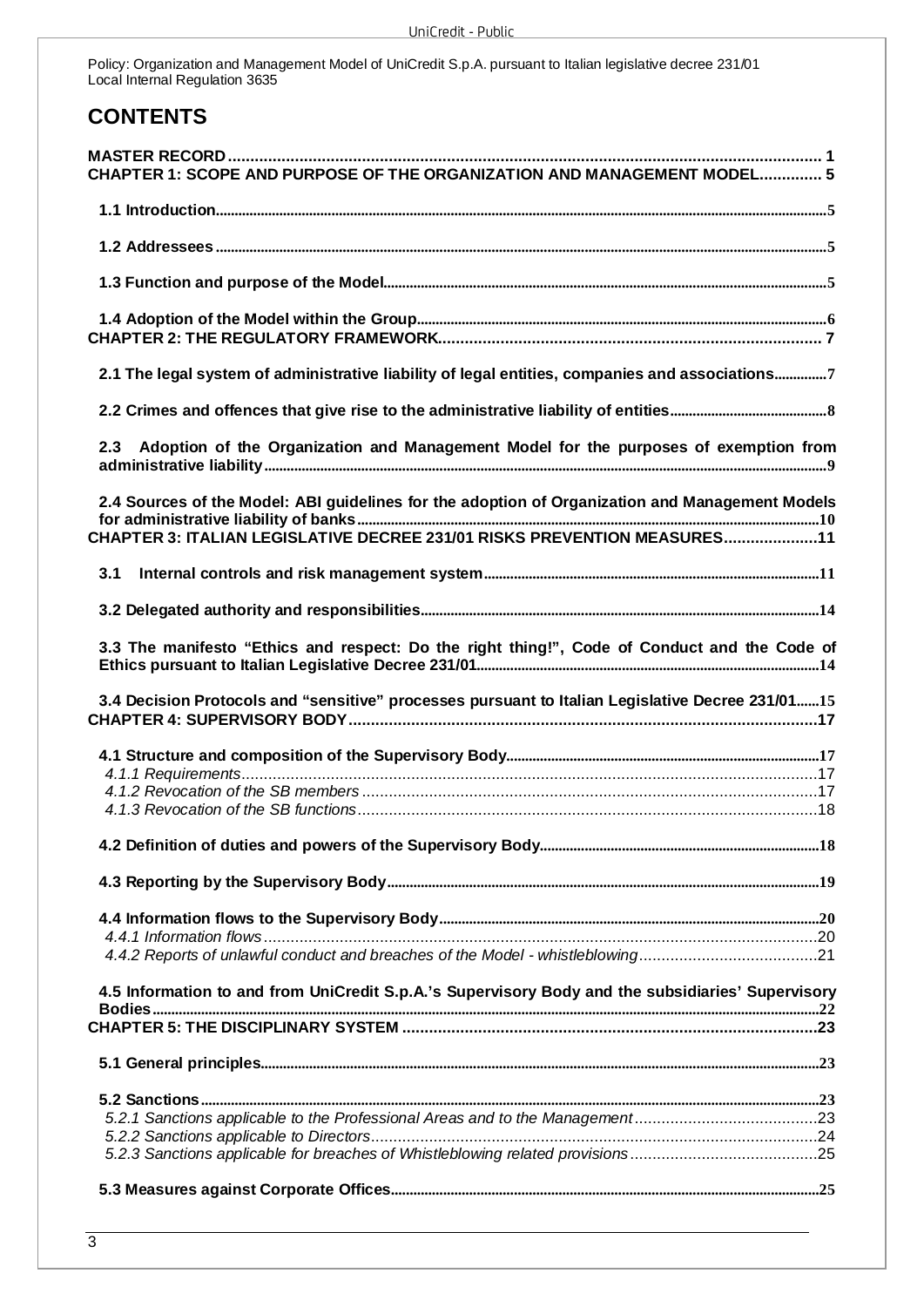| Policy: Organization and Management Model of UniCredit S.p.A. pursuant to Italian legislative decree 231/01<br>Local Internal Regulation 3635 |  |
|-----------------------------------------------------------------------------------------------------------------------------------------------|--|
|                                                                                                                                               |  |
|                                                                                                                                               |  |
|                                                                                                                                               |  |
|                                                                                                                                               |  |
|                                                                                                                                               |  |
|                                                                                                                                               |  |
|                                                                                                                                               |  |
|                                                                                                                                               |  |
|                                                                                                                                               |  |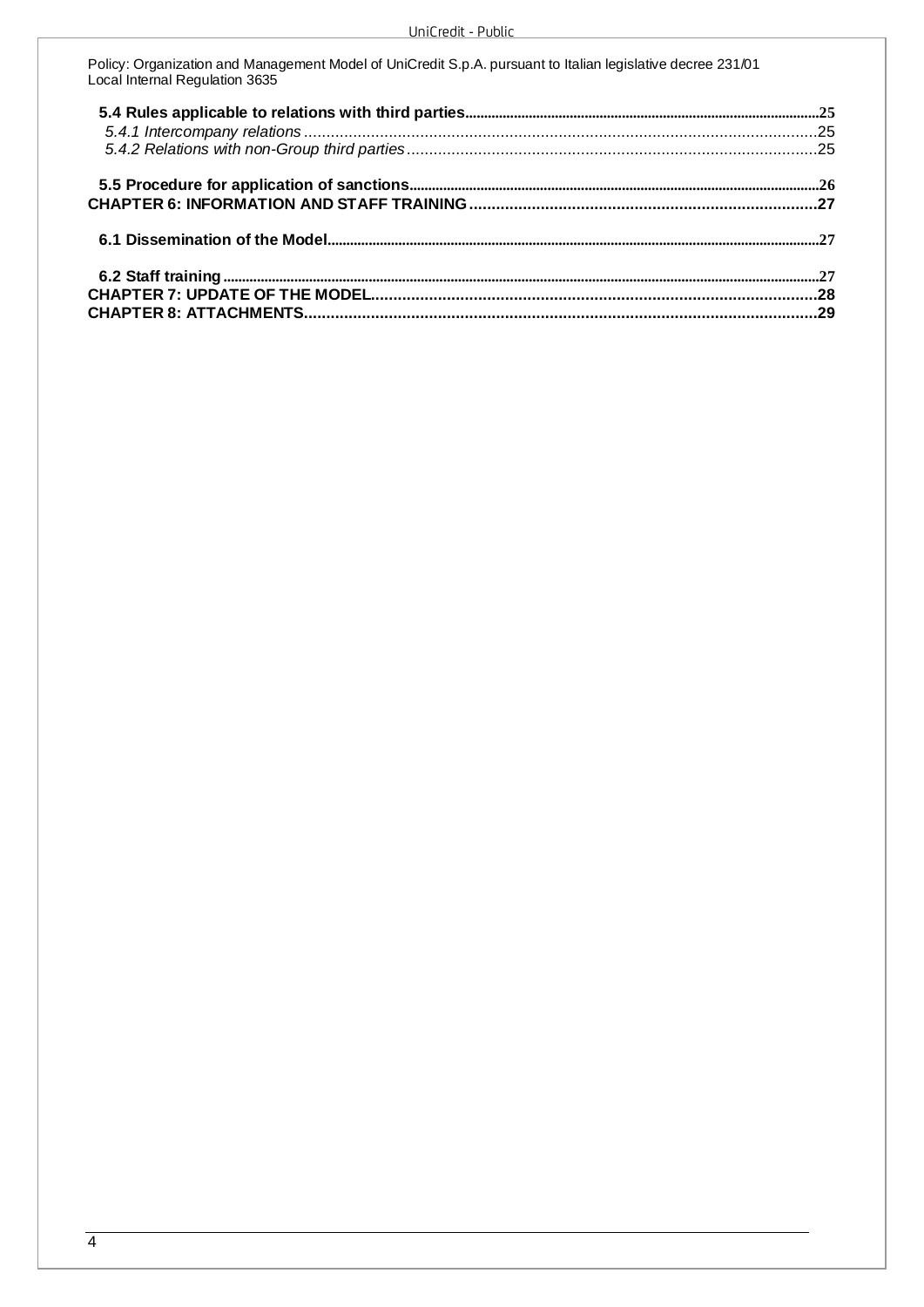# **CHAPTER 1: SCOPE AND PURPOSE OF THE ORGANIZATION AND MANAGEMENT MODEL**

# **1.1 Introduction**

This Organization and Management Model of UniCredit S.p.A. (hereinafter "the Model"), adopted by the Board of Directors is composed of:

- this General Section, which contains
	- the regulatory framework;
	- a description of the control system adopted by UniCredit S.p.A. in order to mitigate the risk of perpetration of the offences envisaged by Italian Legislative Decree 231/01;
	- the identification and appointment of the Supervisory Body of UniCredit S.p.A. (hereinafter also the "SB") with specification of its powers, duties and relevant information flows;
	- the disciplinary system and its penalties;
	- the information and training plan to be adopted in order to ensure awareness of the Model's measures and provisions;
	- update policies and adjustment of the Model;
- the Special Section, that is the decision protocols, including the Information Notes.

The Model also includes the following annexes, which form an integral part thereof:

- Annex 1 "List of predicate offences and illegal conducts pursuant to Legislative Decree 231/2001";
- Annex 2 "Code of Ethics" pursuant to Italian Legislative Decree 231/01.

# **1.2 Addressees**

The principles and contents of the Model are addressed to the following persons (hereinafter the "Addressees"):

- members of the Corporate bodies;
- all UniCredit S.p.A. (hereinafter "UniCredit" or "the Bank") staff, including those seconded abroad with Group companies, limited to any activities carried out within UniCredit S.p.A., namely:
	- subordinate employees, including the *top management* and the employees of UniCredit S.p.A. foreign branches;
	- subjects who, although not linked to UniCredit by a subordinate employment relationship, perform their activities in the interest and on behalf of the Bank, under its direction (e.g. employees under fixed-term employment contract atypical staff and interns, para-subordinate workers in general);
	- employees of Group companies on secondment with the Bank, limited to any activities carried out within the Bank.

With reference to **external subjects** who, although they do not belong to UniCredit, take part in carrying out the Bank's activities, on the basis of contractual relations, they collaborate with the Bank for the realization of its activities, it is envisaged that - in the context of their relationships – they undertake to observe the principles enshrined in the Code of Ethics pursuant to Legislative Decree 231/01 adopted by the Bank. Within third parties, are included without limitation the following:

Within the scope of existing relationships, third parties, including without limitation

- self-employed staff or quasi-employees;
- professionals;
- consultants;
- agents;
- suppliers:
- business partners.

# **1.3 Function and purpose of the Model**

The decision of the Board of Directors of UniCredit S.p.A. (hereinafter also "BoD") to adopt a Model was taken as part of a broader Bank policy applied throughout the Group. This policy has been implemented through a series of initiatives to encourage the Addressees to espouse the principles of transparency and conscientious management to comply with current legislation, and to embrace fundamental ethical principles in the pursuit of the corporate purpose.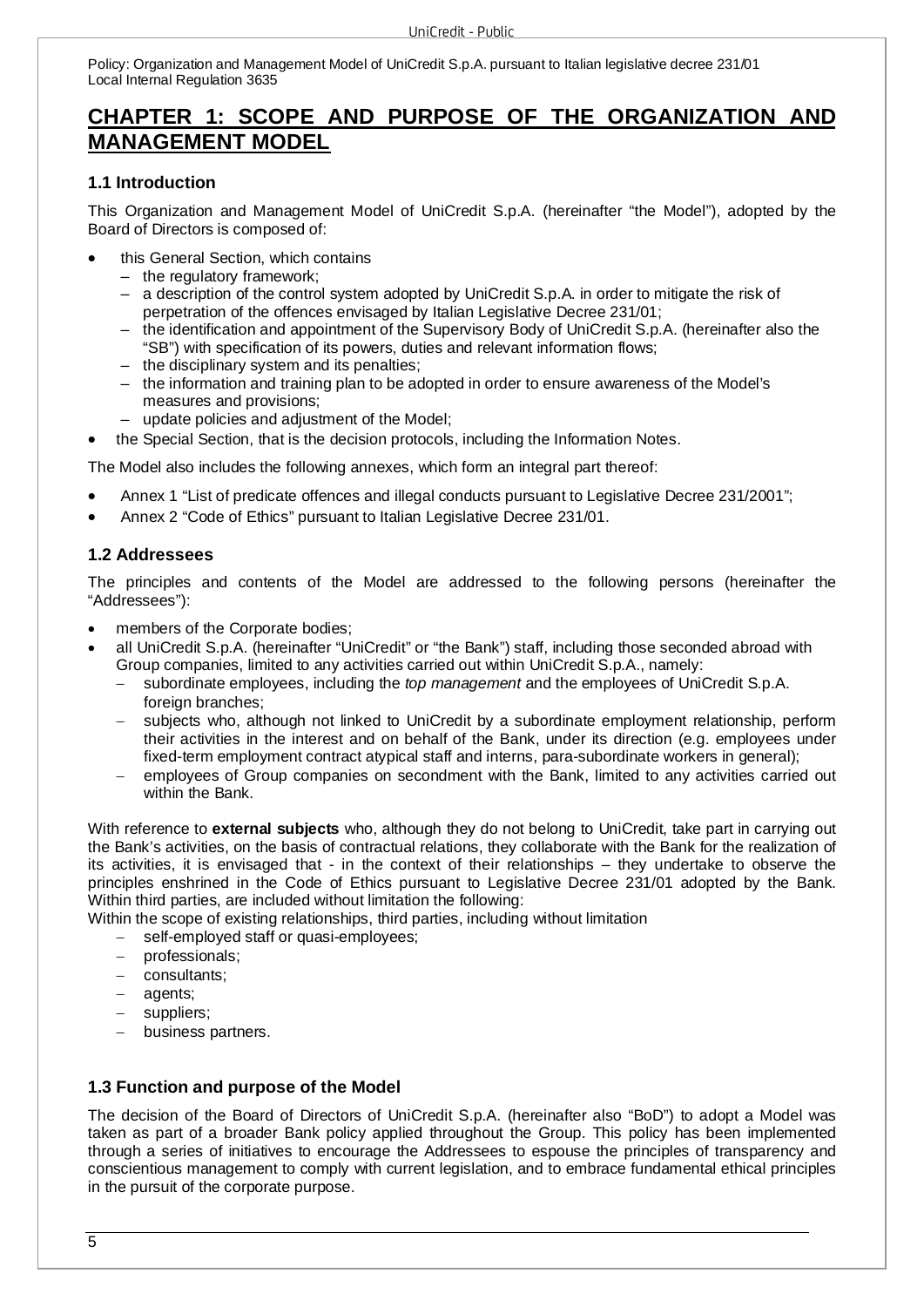In particular, by adopting the Model, the Board of Directors intends to pursue the following objectives:

- to inform all the Addressees that UniCredit unequivocally condemns any conduct that is contrary to the provisions of the law, supervisory rules, internal regulations and the principles of sound and transparent business activities that guide the Bank;
- to remind the Addressees of the severe administrative sanctions that will be imposed on the Bank if offences are committed;
- to prevent unlawful conduct, including the commission of criminal offences, in the Bank by maintaining constant control over all areas of risk and by training staff in the proper discharge of their assigned duties;
- to integrate and reinforce the system of corporate governance, which presides over the management and Bank's control;
- to inform all those who operate in the name, on behalf of or in any case in the interest of the Bank, that the violation of the provisions contained in the Model will result in the application of sanctions, regardless of the possible commission of facts constituting a crime.

# **1.4 Adoption of the Model within the Group**

For the purpose of this Model, companies being part of the Group shall mean all the Italian companies directly or indirectly controlled by UniCredit S.p.A., as well as the permanent establishments in Italy of foreign companies, directly or indirectly controlled by UniCredit S.p.A.

UniCredit S.p.A., aware of the importance of a correct application of the principles established by Italian Legislative Decree 231/01 within the entire Group, provides the companies belonging to and directly controlled by UniCredit Group, through the most suitable procedures, with the principles and guidelines to be accomplished in order to adopt the Organization and Management Model pursuant to Italian Legislative Decree 231/01". These companies are in turn responsible for sending the above information to their subsidiaries.

The Group member companies appoint their own Supervisory Body and autonomously adopt, by resolution passed by their Boards of Directors and under their own responsibility, their own «Organization and Management Model» pursuant to Italian Legislative Decree 231/01.

Each Group member company identifies its own at-risk activities as well as suitable measures to prevent perpetration of the offences, considering the nature and type of the activity performed, as well as the size and structure of its organization.

In drawing up their own Model, the Group member companies follow the principles and criteria set forth in the UniCredit S.p.A.'s Model, without prejudice to the need to conduct an independent analysis of one's activities at risk and consequently adopt suitable prevention measures, taking into consideration the contents of this Model, as relevant and / or applicable with respect to one's specific corporate, operational and governance structure and control. The Group member companies inform the UniCredit S.p.A.'s Compliance unit about any problematic aspect that they may encounter in getting inspired by the principles and criteria set forth in the Holding Company's Model, representing to the same - before the approval of the Model by the respective corporate bodies - the solution they intend to adopt accordingly. As long as the Model is not approved, the companies in any case adopt all suitable measures to prevent risks pursuant to Legislative Decree 231/01.

It remains furthermore understood that the opinion eventually provided by the Holding Company's Supervisory Body will not however limit in any way the autonomy of either the Supervisory Bodies or the Boards of Directors of the individual companies in taking the decisions they deem most appropriate in relation to the concrete reality of their companies.

In its capacity as Holding Company, UniCredit S.p.A. has the power to verify compliance of the Models implemented by the subsidiaries with the criteria above specified. UniCredit S.p.A. uses the Internal Audit organizational structures to carry out this control activity.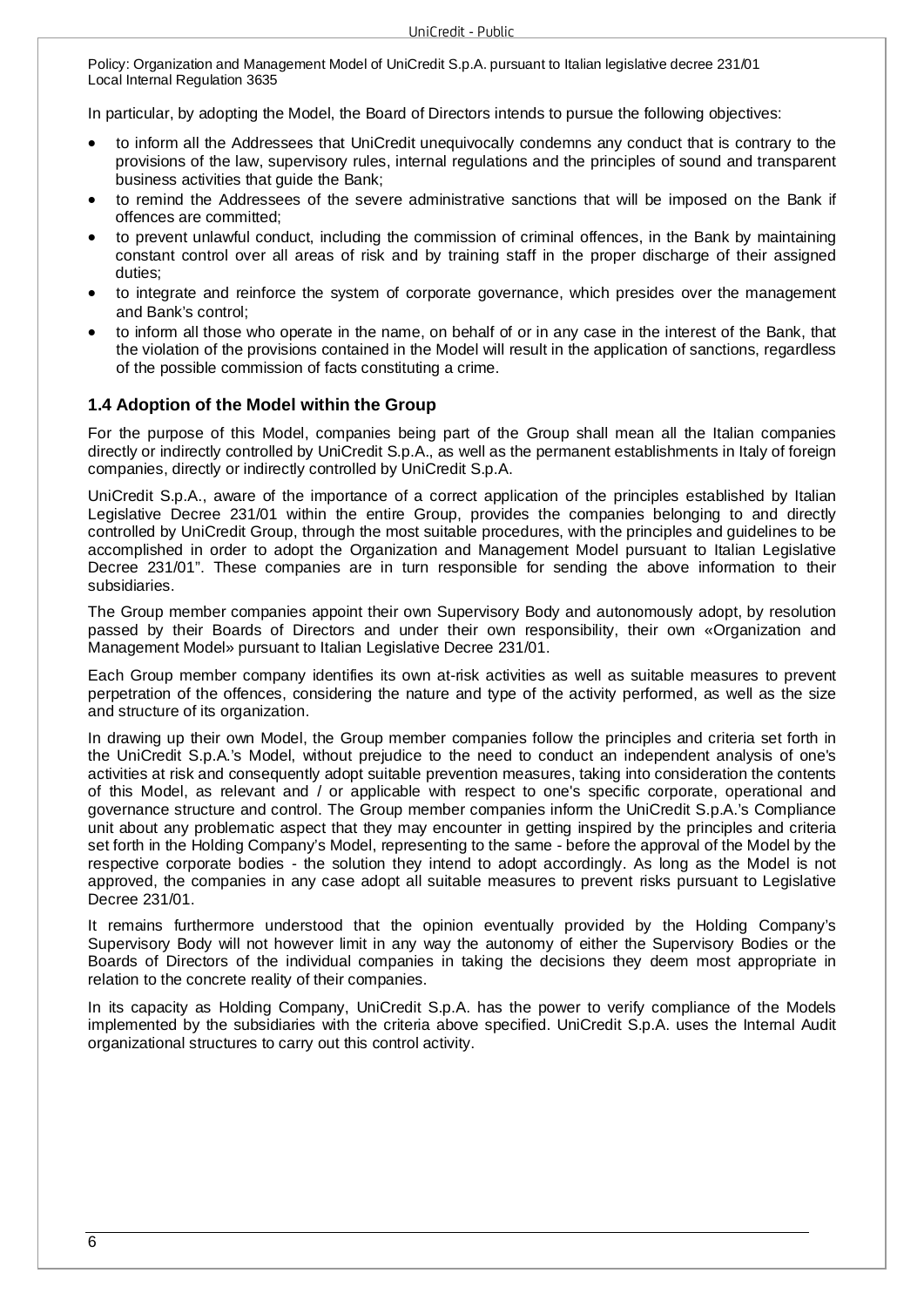# **CHAPTER 2: THE REGULATORY FRAMEWORK**

# **2.1 The legal system of administrative liability of legal entities, companies and associations**

Italian Legislative Decree no. 231/01 was issued in partial implementation of the Delegated Law no. 300 dated September 29, 2000 and regulates, by introducing for the first time into the Italian legislation, the concept of administrative liability of legal entities, companies and associations, including those without legal personality (Entities).

The Delegated Law no. 300/2000 which, inter alias, ratifies and implements the Convention on the Protection of the European Communities' Financial Interests of July 26, 1995, the EU Convention of May 26, 1997 on Prevention of Bribery involving European Community Officers or EU member States and the OECD Convention on Combating Bribery of Foreign Public Officials in International Business Transactions of December 17, 1997, complies with the obligations contained in the foregoing international agreements, and specifically those of the EU, which order the provision of paradigms of corporate liability and a corresponding system of sanctions to punish corporate crime.

Italian Legislative Decree 231/01, which brings Italy into line with international requirements and harmonizes its legislation with that of many other European countries, establishes the concept of liability of a "*societas*", defined as "*an autonomous centre of interests and legal relations, a reference point for duties of various nature, and a matrix of decisions and activities carried out by persons operating in the name, on behalf, or in the interest of the entity*" 1

The establishment of the principle of corporate administrative liability arises from the empirical consideration that illegal activities carried out within a company, far from being the result of an individual's private initiative, are more frequently the result of a pervasive *company policy* and stem from decisions made at the top levels of the company in question.

It concerns an "administrative" liability unique in its characteristics, as although it entails civil sanctions, it ensues from a criminal offence, for which the rules and safeguards of criminal trials apply.

Specifically, in Article 9, Italian Legislative Decree 231/01 foresees a series of sanctions that can be divided into four types:

- pecuniary sanctions
- disqualifying sanctions:
	- disqualification from exercise of activities;
	- $-$  suspension/revocation of a license or a concession or an authorization functional to the perpetration of the offence;
	- prohibition on contracting with public administration;
	- exclusion from benefits, contributions, funding and subsidies and possible revocation of those already granted;
	- ban on advertising goods or services:
- confiscation;
- publication of the sentence.

Administrative sanctions against a company may only be imposed by a criminal court judge and only if all the objective and subjective conditions envisaged by the legislator are met, and namely: perpetration of the offence in the interest or to the advantage of the company by corporate officers ("apical" directors or their subordinates).

Corporate liability also extends to offences committed abroad, provided that no action is taken by the State where the offence was committed and provided that the specific conditions envisaged in Italian Legislative Decree 231/01 apply.

Administrative liability arises above all from an offence committed *in the interest of* or *to the benefit of* an entity. In case of an *exclusive* advantage of the perpetrator (or of a third person other than the entity), the entity will not be held liable insofar as it is absolutely and manifestly uninvolved in the offence.

With regard to the persons involved, Article 5 of Italian Legislative Decree 231/01 specifies that the entity will be held liable if the offence is committed:

a) "*by persons holding representative, administrative or directional functions in the entity or in a unit of the entity with financial and functional autonomy or by persons who have even de facto responsibility for management and control of the entity*" ("apical" subjects);

<sup>1</sup> Report to the preliminary project of the Criminal Code reform – Grosso Committee.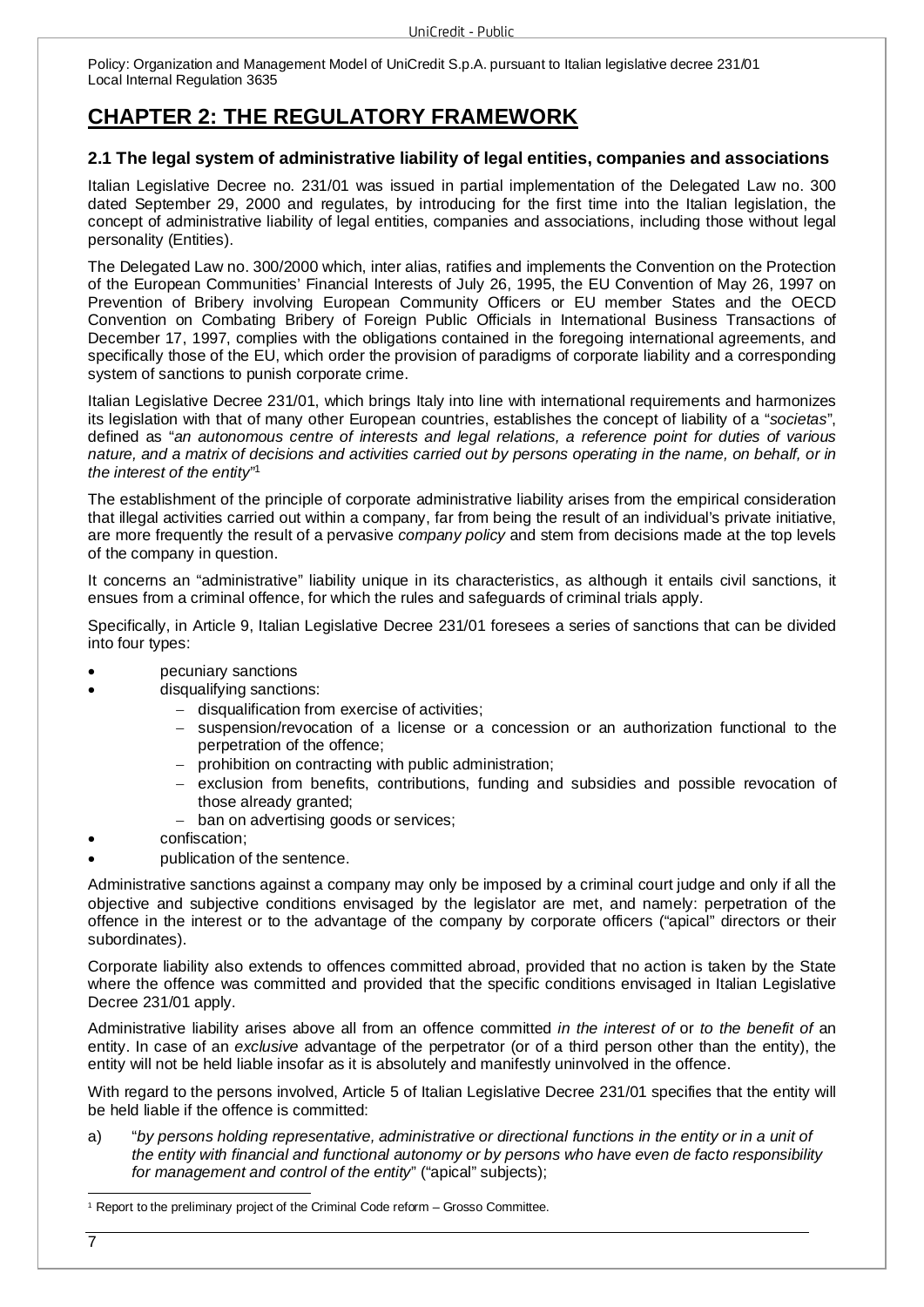b) "*by persons under the direction or supervision of one of the persons referred to in point a) above*" ("subordinate" subjects).

The entity's liability is additional to that of the natural person who physically committed the offence, and is not dependent thereon, as it exists even when the perpetrator of the offence has not been identified or cannot be charged or in the event that the offence is extinguished for a cause other than amnesty.

For the purpose of asserting the liability of the entity, further to the above-mentioned criteria that objectively link the offence to the entity, the legislator requires also an inquiry as regards the entity's culpability. This condition is intended to determine an *organizational liability*, which consists in a breach of the due diligence rules set by the entity itself in order to prevent the specific risk of perpetration of offences.

The legislator has set forth specific provisions for the cases of transformation, merger, reverse merger and sale of business, for which further details can be found in the provisions of Articles 28-33 of Italian Legislative Decree 231/01.

# **2.2 Crimes and offences that give rise to the administrative liability of entities**

Originally prescribed for offences against the Public Administration (hereinafter "P.A.") or prejudicial to P.A.'s wealth, corporate liability has since been extended by legislative measures subsequent to Italian Legislative Decree 231/01 to include many other crimes and administrative offences. With regard to the latter, it is hereby specified that each time this document refers to "predicate offences" or "offences", this reference includes all the crimes introduced by the legislator, such as those envisaged by the market abuse regulations (Article 187 *bis* and 187 *ter* of Italian Legislative Decree 58/98<sup>2</sup> ).

Most notably, corporate administrative liability may arise from the offences/crimes foreseen by Italian Legislative Decree 231/01, as hereunder listed:

- 1) Offences against the public administration (Articles 24<sup>3</sup> and 25<sup>4</sup>);
- 2) IT offences and unlawful data processing (Article 24 *bis<sup>5</sup>* );
- 3) Organized crime (Article 24 *ter*);
- 4) Counterfeiting currency, securities and revenue stamps and distinguishing signs or marks (Article 25 *bis*);
- 5) Crimes against industry and commerce (Article 25 *bis*.1);
- 6) Corporate offences (Article 25 *ter*) 6 ;
- 7) Crimes for the purpose of terrorism or subversion of democratic order (Article 25 *quater*);
- 8) Mutilation of female genital organs (Article 25 *quater*.1);
- 9) Crimes against the person (Article 25 *quinquies*);
- 10) Market abuse (Article 25 *sexies*);

<sup>&</sup>lt;sup>2</sup> In criminal law, the "**offence**" is a human act that has been perpetrated or omitted, to which the legal system\_associates a criminal punishment based on the fact that said conduct has been defined as unlawful as it constitutes an offence to a legal asset or to a series of legal assets (which may be financial or non-financial assets) protected by the legal system through a special criminal law provision. It is therefore included in the wider category of crime.

<sup>3</sup> The Legislative Decree 14 July 2020, n. 75 amended Article 24 of Legislative Decree no. 231/2001, introducing among the predicate offenses the crime of fraud in public supplies pursuant to art. 356 c.p. and the crime of fraud against the European Agricultural Guarantee Fund and the European Agricultural Fund for Rural Development pursuant to art. 2 L. 898/1986, The regulatory intervention also affected the section of article 24, which has currently been changed to "Undue receipt of funds, fraud against the State, a public body or the European Union or for the achievement of public funds, computer fraud to the detriment of the State or a public body and fraud in public supplies ".

Law no. 3 of 9 January 2019 - Anti-Bribery Law introduced significant changes to the rules governing the administrative liability of companies and entities as set out in Legislative Decree no. 231 of 8 June 2001 with reference to the predicate offences referred to in Articles 25 and 25-ter. In particular, the crime of "Traffic of illicit influences" (Article 346-bis of the Italian Criminal Code) was introduced in Article 25. The Legislative Decree 14 July 2020, n. 75 subsequently amended Article 25 of Legislative Decree no. 231/2001, changing the heading to "Embezzlement, extortion, undue inducement to give or promise benefits, corruption and abuse of office" and introducing the relevance for the purposes of the administrative liability of entities of the embezzlement crime referred to in art. 314, paragraph 1 of the Criminal Code, the crime of embezzlement by profit from the error of others referred to in art. 316 of the criminal code and the crime of abuse of office referred to in art. 323 c.p., when the fact offends the financial interests of the European Union.

<sup>5</sup> Law 133 of 18 November 2019 of "Conversion into law, with amendments, of the decree-law of 21 September 2019, no. 105, containing urgent provisions on the perimeter of national cyber security "provided for the inclusion in article 24 bis of Legislative Decree 231/2001 of the crimes referred to in article 1, paragraph 11, of the decree-law of 21 September 2019, n. 105.

<sup>&</sup>lt;sup>6</sup> Law 6 November 2012, nr. 190 amended Article 25 ter of the Italian Legislative Decree 231/2001, inserting among Corporate offences, the crime "Bribery between private individuals" as per Article 2635 of the Italian Civil Code. The 25 *ter* Article was afterword modified by the Italian Legislative Decree 38/2017 with the introduction of the crime "Incitement to Bribery between private individuals" referring to the article no.2635 *bis* of the Italian civil code. The same Decree has also introduced some updates related to the crime "Bribery between private individuals".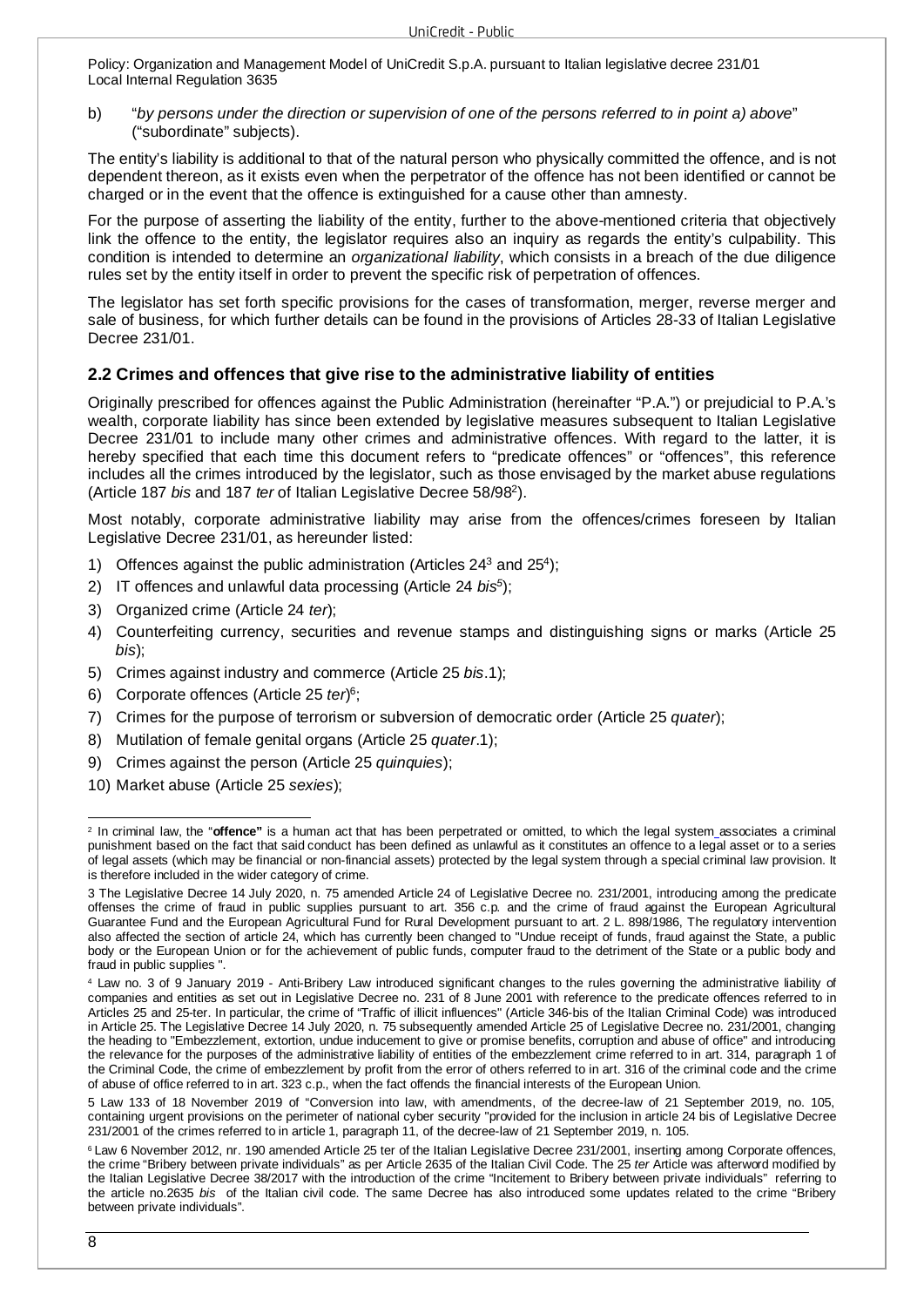- 11) Unlawful killing or serious/very serious personal injury caused by breach of laws on accident prevention and industrial health and safety (Article 25 *septies*);
- 12) Receipt of stolen goods, money laundering, use of money, goods or benefits of unlawful provenance, and self-laundering (Article 25 *octies*) 7 ;
- 13) Crimes involving breach of copyright (Article 25 *novies*);
- 14) Inducement not to provide statements or to provide untruthful statements to the judicial authorities (Article 25 *novies*);
- 15) Environmental offences (Article 25 *undecies*);
- 16) Employment of illegally staying third country nationals (Article 25 *duodecies*);
- 17) Racism and xenophobia (Article 25 *terdecies*);
- 18) Transnational Crimes (Article 10 Law no.146 of March 16, 2006);
- 19) Frauds in sports competitions, abusive gaming or betting practices and games of change exercised by means of prohibited equipment (Article 25 *quaterdecies*);
- 20) Tax offences (Article 25- *quinquiesdecies*) 8 ;
- 21) Smuggling offenses (art.25-sexiesdecies)<sup>9</sup>.

For further details on description of the type of offences related to banking activity and example of perpetration of offences, see Annex 1 "List of predicate offences and illegal conducts pursuant to Legislative Decree 231/2001".

Corporate responsibility may arise both when all the prima facie elements of the offense are present (for example fraudulent actions, misleading action, profit and damage in the offense of fraud), and even when the offense has not been fully completed - since the action was not completed or because the event did not occur - therefore remaining at the attempt<sup>10</sup> stage only (if this is the case, the penalty applied to the natural person and any sanctions for the company will only be reduced where the rules to attribute liability pursuant to paragraph 2.1. exists, pursuant to Article 26 of Italian Legislative Decree 231/01).

In addition, for the commission of an offense by the parties pursuant to Article 5 of Italian Legislative Decree 231/01, they only have to have taken part as accomplices with the perpetrator in accordance with Article 110 of the Italian Criminal Code for which "When more than one person conspires to commit the same offense, they will each be subject to the penalty established for it<sup>"11</sup>, taking part in the decision-making process or implementation leading to commission of the unlawful action.

Finally, with respect to the crimes of association described under Article 24 ter (Organized crime offenses), the company may also be held liable if the parties described under 2.1. (management and underlings) have taken part, or in any case supported the conspiracy, in the interest of and/or to the advantage of the Bank, either as internal members or a competitor outside the organization, and regardless of the type of offensesscope of the conspiracy (which may not be included in the above-mentioned list: for example tax crimes, usury, unlawful bank activities, etc.) and their actual realization

#### **2.3 Adoption of the Organization and Management Model for the purposes of exemption from administrative liability**

Pursuant to Article 6 of Italian Legislative Decree 231/01, if the offence was committed by "apical subjects", the entity is not liable if it proves that:

<sup>7</sup> Article 25 octies of Italian Legislative Decree 231/01 was updated s by Law 15.12.2014 n. 186 with new crime of "self -laundering" added to Italian Penal Code, Article 648-ter.1.

<sup>8</sup>Law no. 157/2019 concerning " Conversion into law, with amendments, of Decree Law no. 124 of 26 October 2019, containing urgent provisions on tax matters and for urgent needs", provided for the introduction within Italian Legislative Decree no. 231/2001 of article 25 *quinquiesdecies* "Tax offences". The Legislative Decree 14 July 2020, n. 75 subsequently amended Article 25-quinquiesdecies of Legislative Decree no. 231/2001, introducing the relevance for the purposes of administrative liability of the entities of the crimes referred to in articles 4, 5 and 10 quater of Legislative Decree no. 74/2000, if committed in the context of cross-border fraudulent systems and in order to evade value added tax for a total amount of not less than ten million euros.

<sup>9</sup> The Legislative Decree 14 July 2020, n. 75 provided for the inclusion in Legislative Decree 231/2001 of Article 25-sexiesdecies "Contraband", introducing among the predicate offenses the offenses provided for by Presidential Decree 23 January 1973, no. 43.

<sup>10</sup>The attempted commission of an offense is punishable under Italian criminal law provided that the actions are judged to be *capable and unequivocally aimed* at committing a crime in accordance with the provisions of Article 56 of the Italian Criminal Code.

<sup>11</sup> This regulation has incriminating power since it allows the punishment to be extended also to those who have made a significant contribution towards realization of the offense with the perpetrator - even though their actions do not fully correspond to those laid out in the prima facie elements - where the term significant must refer to a contribution that had a causal effect on the perpetration of the offense (either at a material level by facilitating the execution, or on a moral level, determining or strengthening the criminal intent of the perpetrator of the offense).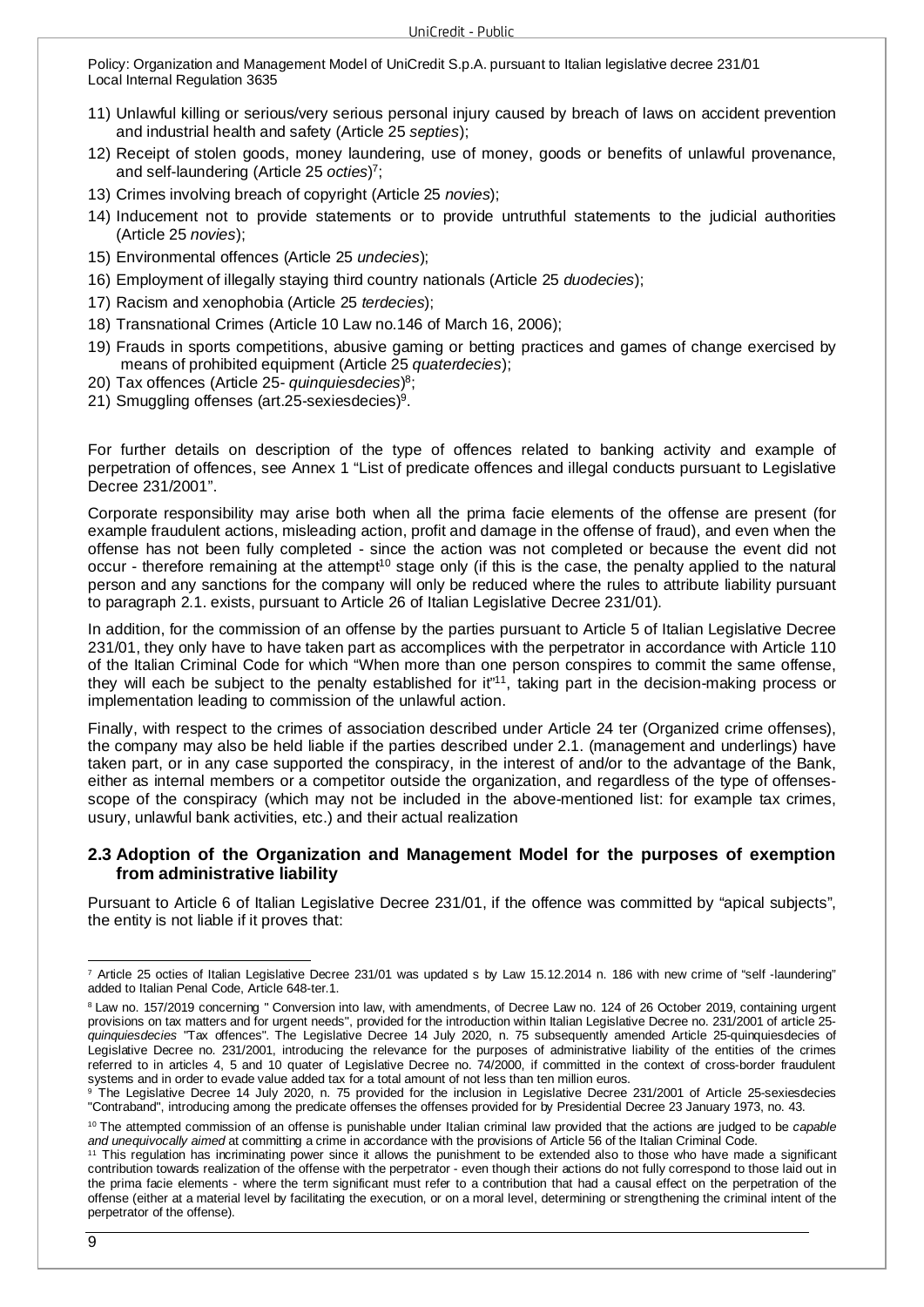- a) before the offence was committed, the managing body had adopted and effectively implemented appropriate organization and management Models for preventing the offence in question;
- b) the task of monitoring the functioning and compliance of the Model and their update was assigned to a corporate body with independent powers of initiative and control;
- c) the perpetrators committed the offence by fraudulently circumventing the Organization and Management Model;
- d) there was no omission or insufficient control by the body referred to in letter b).

Article 7 of Italian Legislative Decree 231/01 also establishes that if the offence is committed by persons under the direction and supervision of a person in an "apical" position (see paragraph 2.1), the entity's liability exists if perpetration of the offence was made possible due to failure to observe the obligations of direction and supervision. However, the failure to observe said obligations is excluded and likewise the entity's liability if, prior to perpetration of the offence, the entity had adopted and effectively implemented an appropriate Organization and Management Model for preventing offences of the sort that occurred.

It is also specified that, in the circumstance outlined in Article 6, (actions committed by persons holding "apical" positions) the burden of proving the existence of the dispensing circumstance lies with the entity, while in the case outlined in Article 7 (action committed by persons subject to the supervision of others) the burden of proof regarding non-observance, or nonexistence of the Models or their unsuitability, lies with the prosecution.

The mere adoption of the Organization and Management Model by the *managing body* - which is the body holding management powers, namely the Board of Directors - will not be deemed sufficient to exempt the entity from liability insofar as the Organization and Management Model must also be both *efficient* and *effective*.

As regards the efficiency of the Organization and Management Model, the legislator specifies, in Article 6 paragraph 2 of Italian Legislative Decree 231/01, that it must fulfil the following requirements:

- a) identify activities in the context of which offences may be committed (the so called "mapping" of those activities that are exposed to risk);
- b) envisage specific protocols for the planning and implementation of the entity's decisions regarding the prevention of offences;
- c) Identify appropriate methods of management of financial resources in order to prevent the commission of offences;
- d) establish information obligations *vis à vis* the body in charge of overseeing the functioning of and compliance with the Organization and Management Model;
- e) introduce a suitable disciplinary system envisaging penalties for lack of compliance with the rules indicated in the Model.

Conversely, the effectiveness of an Organization and Management Model depends on its *efficient implementation* which, pursuant to Article 7 paragraph 4 of Italian Legislative Decree 231/01, entails:

- a) controls on a regular basis and, if necessary, amendment of the Model, if significant breaches of its prescriptions are discovered, or if changes take place in the organizational arrangements, in the company's business or in regulations (Model update);
- b) a suitable disciplinary system to punish lack of compliance with the rules specified in the Model.

# **2.4 Sources of the Model: ABI guidelines for the adoption of Organization and Management Models for administrative liability of banks**

In Article 6 paragraph 3, Italian Legislative Decree 231/01 expressly states that Organization and Management Models may be based on codes of conduct that have been prepared by industry associations and communicated to the Ministry of Justice.

In implementation of the foregoing legislative measure, ABI (Italian Banking Association) drew up and subsequently updated the "Guidelines for the adoption of Organization and Management Models relating to the administrative liability of banks".

In drawing up its own Organization and Management Model, the Bank took explicit account of the provisions of Italian Legislative Decree 231/01 and also of the aforementioned ABI guidelines.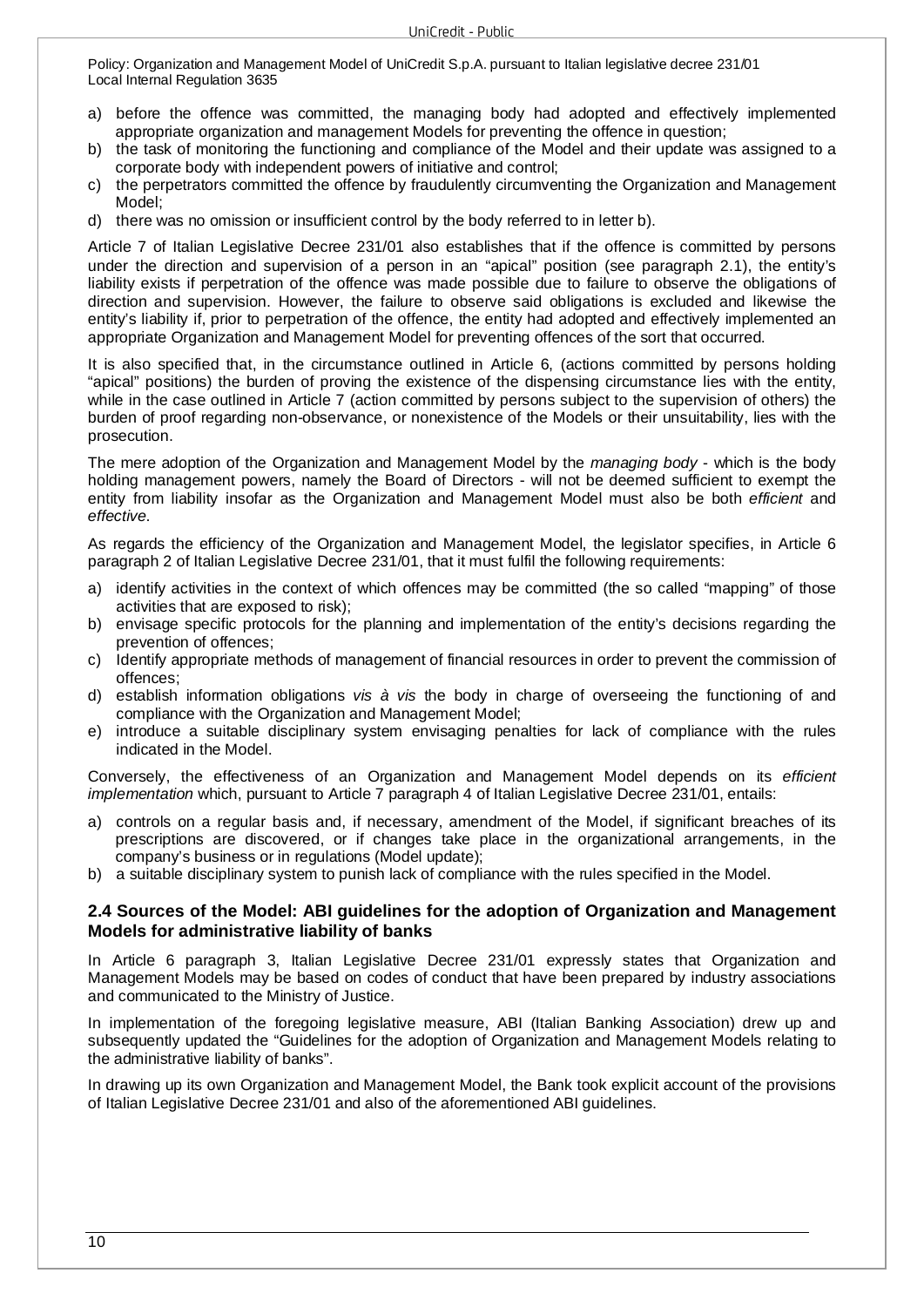# **CHAPTER 3: ITALIAN LEGISLATIVE DECREE 231/01 RISKS PREVENTION MEASURES**

This Model is integrated within the rules, procedures and control systems already in place and applied in UniCredit S.p.A.

The Bank's organizational framework consists of the set of rules, structures and procedures that ensure the proper functioning of the Model; it is a structured comprehensive system which is in itself a tool to oversee the prevention of unlawful conducts in general, including those envisaged by the specific legislation on the administrative liability of entities.

In particular, the Bank has identified the following specific tools to plan the formulation and implementation of business decisions and carry out the relevant checks:

- the internal controls system and risk management;

- the system of authorities and delegation;

- the manifesto "Ethics and respect: Do the right thing!" and Code of Conduct.

In addition, within the Model, the Bank

- formalized the following through specific decision protocols:
	- the result of the analysis of "at-risk activities" in relation to which the underlying offences may be committed;
	- the principles of conduct and control rules aimed at preventing the offences, which are declined in the normative corpus relating to sensitive processes (referred to in the attached information notes); – the internal regulations regarding the at-risk processes;
- established additional rules of conduct in the Code of Ethics pursuant to Italian Legislative Decree 231/01 aimed at all the Addressees of the Model in order to prevent illegal conducts that fall within the offenses envisaged in the Decree.

# **3.1 Internal controls and risk management system**

The UniCredit Group organization reflects an organizational and business model which ensures the autonomy of the countries / local banks on specific activities in order to guarantee greater proximity to the customer and efficient decision-making processes and maintains a divisional structure for the government of the business/products and the countries by Corporate Investment Banking Division and Central Europe & Eastern Europe (CE&EE) and Italy Division, as well as for the government of the Digital & Information activities through the same Division.

UniCredit is a Company with shares listed on the Milan, Frankfurt and Warsaw regulated markets and as a bank, parent company of the UniCredit banking Group, it carries out, pursuant to the provisions of Section 61 of the TUB, in addition to banking activities, governance and coordination as well as control functions vis-àvis its subsidiary banking, financial and instrumental companies within the banking Group.

UniCredit has adopted the so-called "traditional" management and control system based on the existence of two corporate bodies appointed by the Shareholders' Meeting: the Board of Directors, in charge of the strategic supervision and management of the concern, and the Board of Statutory Auditors, responsible for supervising of the management. Legal accounting supervision is entrusted by the Shareholders' Meeting to an external audit firm, on proposal of the Board of Statutory Auditors, according to current provisions.

UniCredit believes that said governance model has proven capable of managing the business efficiently, while ensuring effective controls. That is, it creates the conditions for the Company to be able to guarantee the sound and prudent management of a complex and global banking group, such as the UniCredit Group.

The internal controls system plays a central role in their organization and can ensure an effective management of risks and of their interrelations, in order to ensure that the activities carried out will be in line with the corporate strategies and policies as well as founded on sound and prudent management principles. An effective and efficient internal controls system is, in fact, a prerequisite for the creation of value in the medium long term, for safeguarding the quality of the activities, for a correct risk perception and for an appropriate allocation of capital.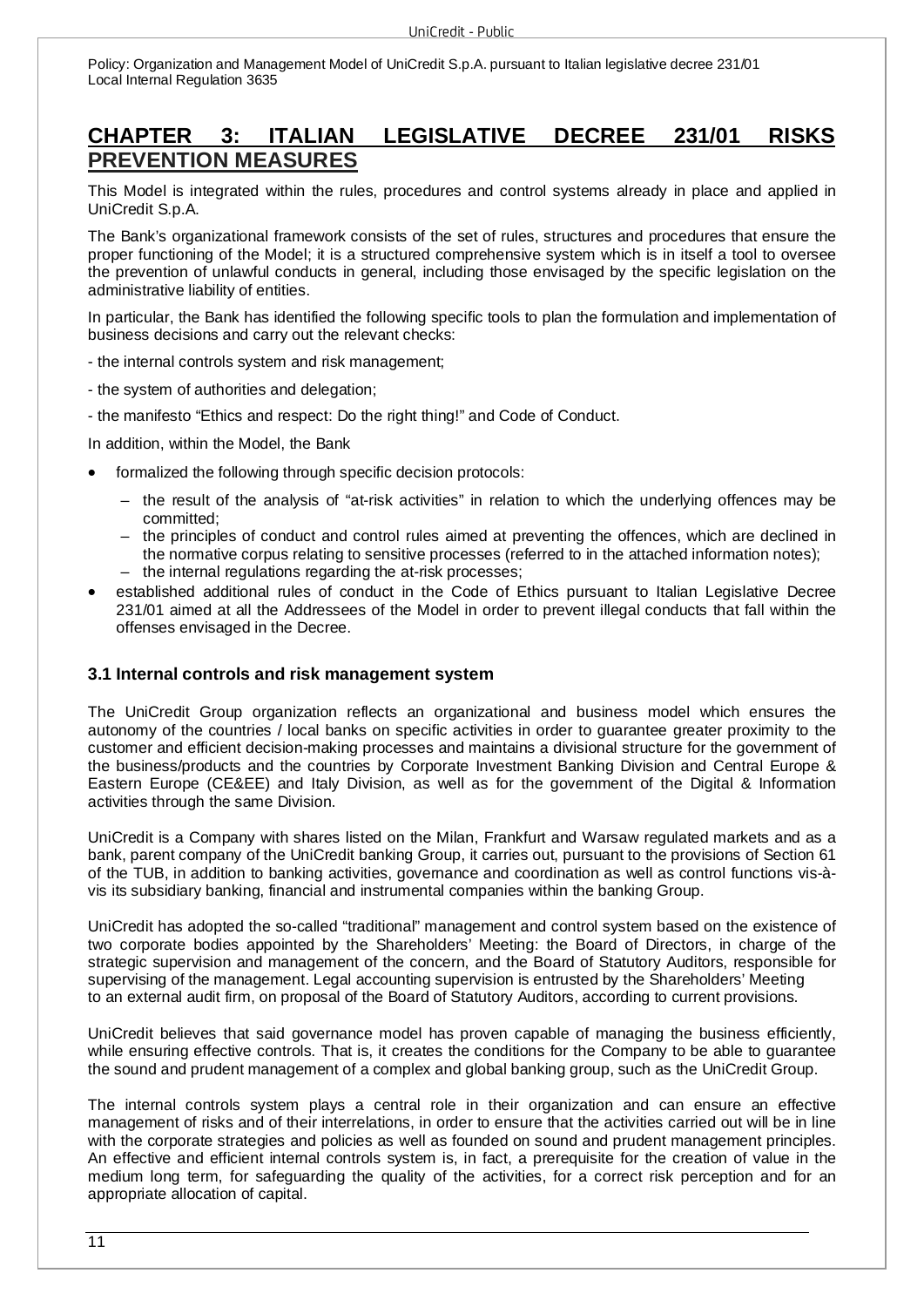The UniCredit Group internal controls system is based on:

- control bodies and functions, involving, in particular, each one within its respective competence, the Board of Directors, the Internal Controls & Risks Committee, the Chief Executive Officer as Director in charge of the internal controls and risks management system, the Board of Statutory Auditors, as well as the corporate functions with specific tasks to that regard;
- information flows and coordination procedures among the parties involved in the internal controls and risks management system;
- Group Governance mechanisms.

#### **Bodies and functions**

#### *The Board of Directors and the Internal Controls & Risks Committee*

The guidelines of the internal controls and risks management system are defined by the Board of Directors verifying its consistency with the strategic orientation and risk appetite established by the same. In that way, the Board can guarantee that the main risks are properly identified, as well as measured, managed and monitored in the appropriate manner, taking into account how they evolve and interact, and, furthermore, establishing criteria for the compatibility of such risks with a sound and prudent management.

In that context, on a yearly basis the Board of Directors defines and approves the Group Risk Appetite Framework, consistently with the timeline of the Budget process and the definition of the financial plan, in order to guarantee that the business develops within the desired risk profile and in accordance with national and international regulations.

The Board of Directors is supported by the Internal Controls & Risks Committee in its assessment and decision making activities relating to the internal controls and risks management system.

The UniCredit Board of Directors, within its jurisdiction, approves the establishment of the corporate control functions, defining the relevant roles and responsibilities, forms of coordination and collaboration, and the information flows between them and the corporate bodies. Additionally, through the support of the Internal Controls & Risks Committee, it draws up the coordination documents envisaged on the subject by Circular no. 285 issued by Bank of Italy, and has given mandate to the CEO to execute the directions of the same Board through the design, management and monitoring of the internal controls and risks management system. Within that scope, the Board of Directors makes sure that the corporate control functions are stable and independent, and that they have access to all Bank and Group companies' activities and any data relevant to performing their respective duties.

At least once in a year, based on the opinion of the Board of Statutory Auditors, the Board of Directors assesses the adequacy of the organizational structure and the number and skills of the staff operating in the compliance function (Group Compliance) and in the risk management function (Group Risk Management). Furthermore, the Board resolves on any possible adjustments necessary in the organization and staffing of the internal audit function (Internal Audit).

In order to foster an efficient information and advisory system to enable the Board to better assess the topics for which it is responsible, also in accordance with the provisions of the Italian Corporate Governance Code, the Board has established five Committees pursuant to Clause 23 of the Articles of Association, vested with research, advisory and proposal-making powers diversified by sector of competence: the Internal Controls & Risks Committee, the Corporate Governance & Nomination Committee, the ESG Committee, the Remuneration Committee and the Related-Parties Committee.

#### *Board of Statutory Auditors*

The UniCredit Board of Statutory Auditors is responsible for overseeing the completeness, adequacy, working and reliability of the internal controls system and the RAF as well as the risks management and control process. With regard to the variety of corporate functions and structures having, within the Company, control roles and responsibilities, the Board of Statutory Auditors shall verify the efficacy of all structures and functions involved in the controls system, the proper performance of the duties and the proper coordination of the same, promoting the corrective actions aimed at remedy any shortcoming and irregularities detected.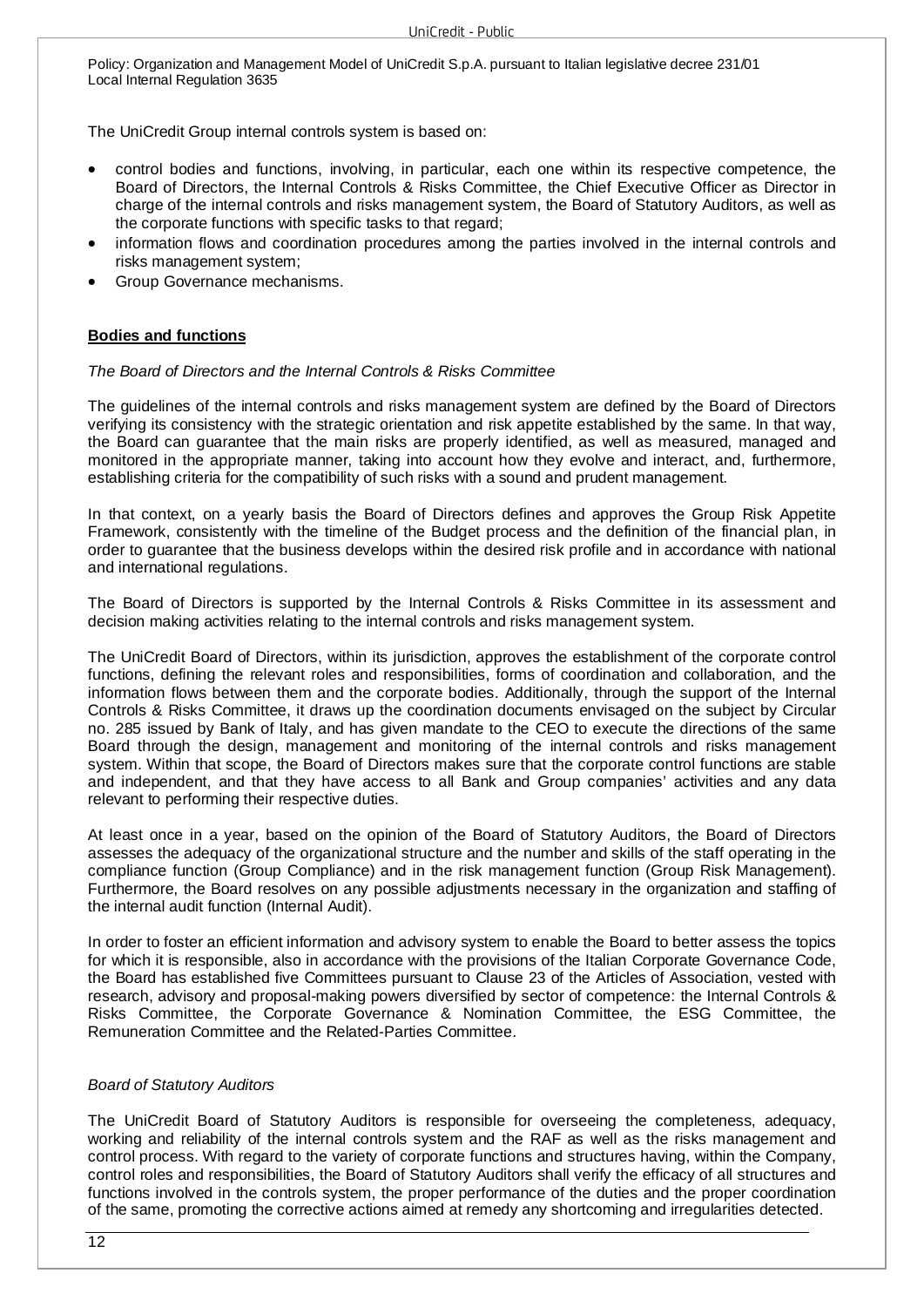The Board of Statutory Auditors, making use of the contribution of the corporate control functions, supervises – within the more general review activity of the risks management process – the abidance with the provisions concerning the ICAAP process as well as the completeness, adequacy, working and reliability of the advanced internal risks measurement systems for the determination of the capital requirements as well as their consistency with the requirements envisaged by the provisions on the subject.

The Board of Statutory Auditors supervises the financial disclosure process and the compliance with the provisions on the disclosure of non-financial information, the external auditing of the annual individual and consolidated accounts, the independence of the external audit firm, in particular as far as regards the carrying out of non-auditing activities, periodically meeting the external audit firm for the reciprocal exchange of information.

The Board of Statutory Auditors takes care of the establishment of appropriate functional links with the Internal Controls & Risks Committee for the conduct of joint activities of the two bodies, in accordance with their specific skills. The Board of Statutory Auditors also exchanges information in view of an integrated governance with the Members of the Related-Parties Committee.

#### *Control functions*

The types of controls in UniCredit - in compliance with current law and drawing inspiration from the international best practices - are structured on three levels:

- line controls (so-called first-level controls), in charge of the corporate functions responsible for business /operational activities, including those under "special laws" regime, with regard to the related structures / activities;
- risk and compliance controls (so-called second-level controls), in charge of the Group Compliance and Group Risk Management functions, each one for matters of their respective competence;
- internal audit (so-called third-level controls), in charge of the Internal Audit function.

The Compliance, Risk Management and Internal Audit functions are separated and hierarchically independent from the corporate functions that carry out the activities subject to their controls.

#### **Coordination procedures among the parties involved in the Internal Controls and Risks Management System**

According to Bank of Italy provisions, the "Document of corporate bodies and control functions" of UniCredit S.p.A. has been drafted and it defines in detail the tasks and responsibilities of the control bodies and functions, the information flows among different functions/bodies and between the latter and the corporate bodies, and their coordination and cooperation procedures when the sectors to be controlled have potentially overlapping areas or allow the development of synergies.

In UniCredit there are means of cooperation and coordination among control functions, through both the mutual information flow exchange – properly governed in the internal regulations - and the participation in managerial committees dedicated to control-related topics.

In addition, the interactions between 2nd and 3rd level corporate control functions are part of the overall steady and active cooperation framework, mostly formalized in specific internal regulations and are performed through the functions:

- participation in the definition and/or update of the internal regulations on risk and control matters;
- mutual exchange of information flows, documents or data, e.g. relating to the planning of controls and the monitoring of the results thereof, and the control functions access to any internal resource or corporate information in line with their specific control needs;
- participation to Board and Management Committees (systematically or on demand);
- participation on an ad-hoc basis to Working Groups set up on risk and control topics.

The improvement of the interactions among control functions and their constant update to the governing bodies about the activities carried out have the ultimate goal of building over time a corporate governance able to guarantee the safe and sound corporate management also through a more efficient supervision of the risks at all Company's levels.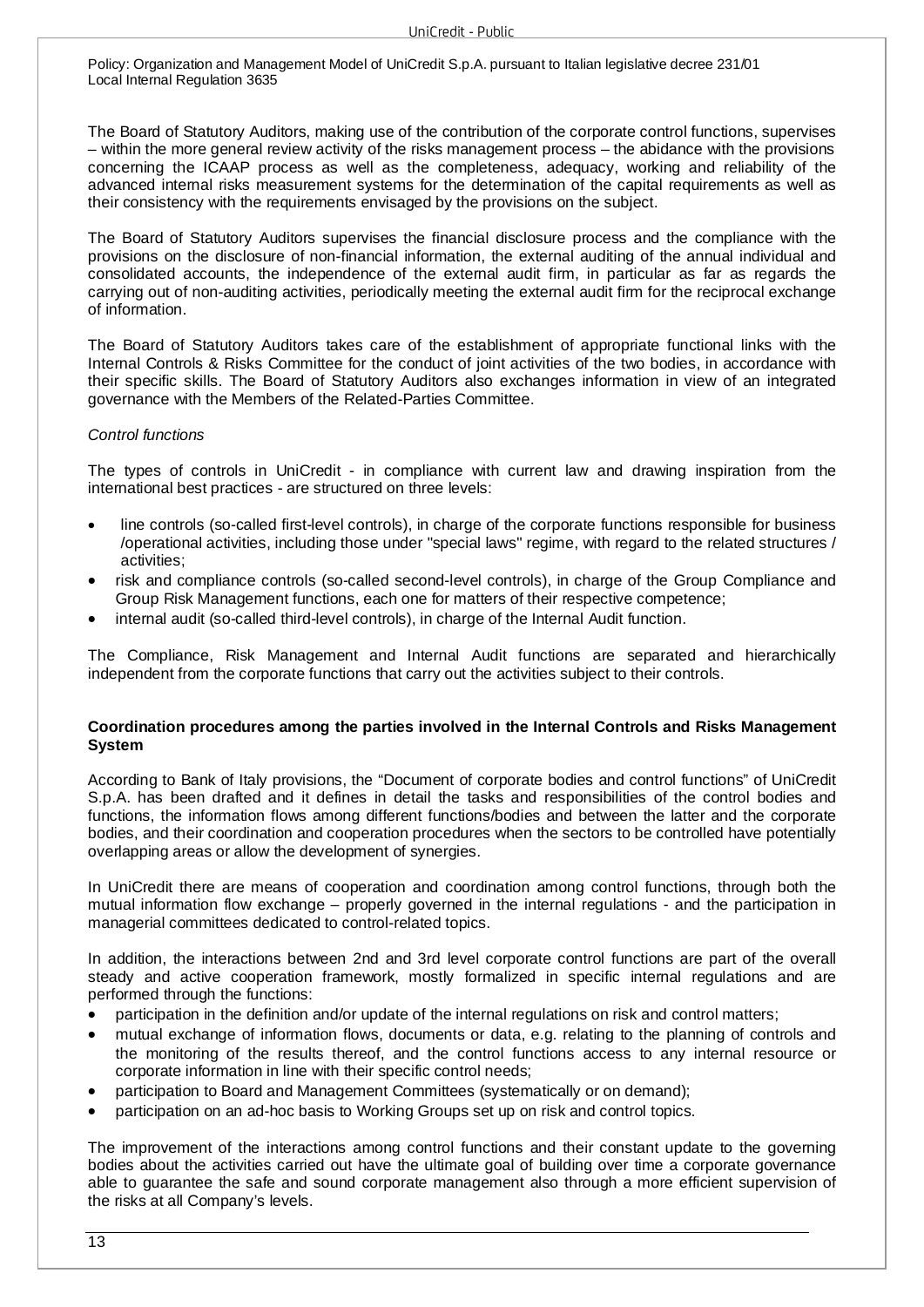#### **Group Governance Mechanisms**

An effective internal controls system is also based on appropriate governance mechanisms through which UniCredit, as Holding Company, carries out the management and the coordination of the Group Companies, in accordance with law and the regulations in force.

In particular, UniCredit acts through:

- the indication of "trusted persons" in the corporate bodies (the Board of Directors members of companies with traditional system or the Supervisory Boards members) and in the key management positions of the Group Companies;
- a management / functional system (the "Group Managerial Golden Rules", so-called "GMGR") that defines the mechanisms for the coordination of the Group management, assigning to the heads of the UniCredit functions specific responsibilities for the corresponding functions of the Group Companies as described below;
- the definition, the enactment and the monitoring of the Group rules adoption ( the "Global Rules") by the Companies;
- the spreading of best practices, methodologies, procedures and the development of IT systems in order to standardize the operating procedures within the Group and reach the most effective risk management plus a wider operational efficiency.

On the basis of the abovementioned managerial and functional system, the heads of the Competence Lines (as well as the heads of the business/service functions for the respective areas of expertise) have specific powers in relation to budget issues, definition of policies as well as guidelines / competence models definition, ensuring the monitoring of the Global Rules adoption by the Group Companies.

More specifically, the Global Rules are issued by UniCredit - in accordance with the guidelines established by the GMGR – in order to regulate, inter alia, relevant activities for the compliance with law and / or for the risk management, in respect of the Group stability and in order to ensure a unique approach to the corporate plan and the overall efficiency.

# **3.2 Delegated authority and responsibilities**

In order to ensure the proper and orderly management of the Bank, the Board of Directors has put in place a structured system of delegations of authority and responsibilities to the Chief Executive Officer.

In particular, the Board of Directors has delegated the powers and responsibilities relating to execution of all the operations the Bank may perform pursuant to art. 4 of the Articles of Association.

The powers attributed by the Board of Directors to the Chief Executive Officer may be sub-delegated by the same, pursuant to Article 21, paragraph 4, of the Articles of Association, to the members of the General Management, who have the right to sub-delegate them.

In order to ensure proper management of the powers conferred and effective control of the same, the provision of adequate information flows to the Board of Directors is ensured, in accordance with Article 21, paragraph 9, of the Articles of Association.

The delegated authority is exercised pursuant to and in accordance with the Group's governance as applicable to the specific delegated matters.

The Bank has also defined an expenditure and investment authorization and management process in order to ensure compliance with the principles of transparency, verifiability, relevance with respect to the bank business and consistency between the power to authorize expenses and organizational and managerial responsibilities.

# **3.3 The manifesto "Ethics and respect: Do the right thing!", Code of Conduct and the Code of Ethics pursuant to Italian Legislative Decree 231/01**

The Bank and the Group acknowledge and promote the highest standards of conduct; as a consequence, in the following documents they have set the principles with which Addressees must comply in the performance of their work:

 the manifesto "Ethics and respect: Do the right thing!": identifies principles adopted by the Group. Group Principles are designed to help all UniCredit employees, to guide their decision-making and their behaviours towards all stakeholders in their day to day activities;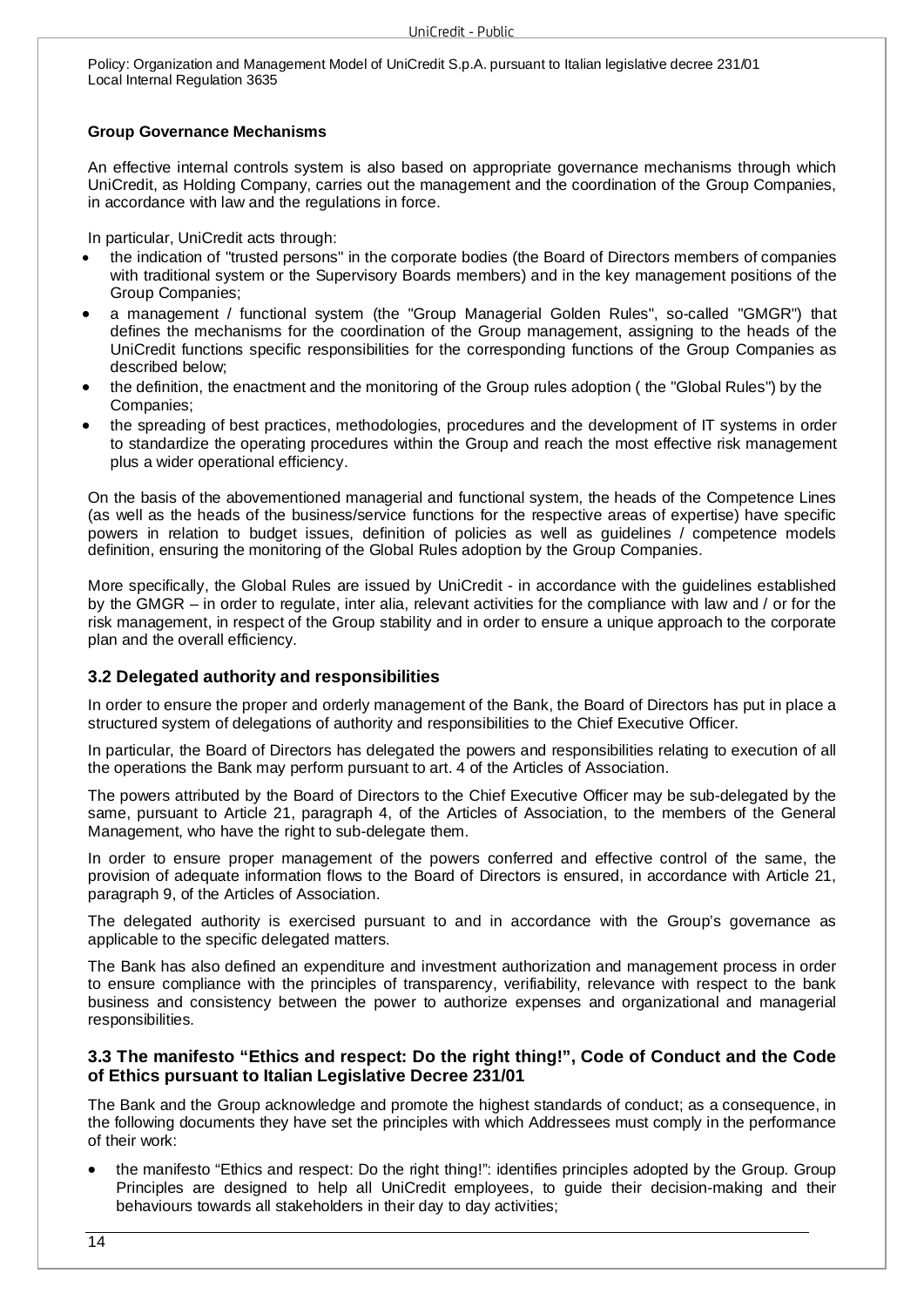- Code of Conduct: this Code defines the principles of general conduct and applies to the whole Group. This set of rules of conduct for key aspects of moral integrity strives to promote a Compliance culture and to guide actions directed at promoting the Bank's ethical commitment;
- Code of Ethics pursuant to Italian Legislative Decree 231/01: it contains the rules with which Addressees have to comply in order to ensure that their conduct is always guided by criteria of fairness, collaboration, loyalty, transparency and mutual respect, as well as to avoid conducts that could constitute the offences and crimes set forth in Italian Legislative Decree 231/01.

# **3.4 Anticorruption Framework**

UniCredit S.p.A. and the UniCredit Group have adopted and implemented specific principles, provisions and measures aimed at making the fundamental values of integrity, transparency and responsibility prevail, in a consistent manner throughout the Group and in all the jurisdictions where it operates, and to promote the culture of compliance according to which corruption is never allowed ("zero tolerance for corruption").

According to this assumption, they undertake to proactively fight corruption in the context in which they operate and promote integrity and ways of doing corruption-free business among all their stakeholders.

In addition to investing in the dissemination of culture and in Anti-corruption training for all staff, UniCredit S.p.A. and the Group make every possible effort to prevent corruption by third parties connected to them (e.g. joint ventures, partners, agents, consultants, contractors, suppliers, sellers, intermediaries), also including upstream and downstream parties in the chain of provision of such third parties. In this sense, specific measures are adopted to mitigate the corruption risks associated with third parties that may enter into relations with the Bank and the Group.

The Anti-corruption framework expands and develops, in an anti-corruption sense, the system of controls defined in this Model, also covering the needs of contrasting corruption phenomena not attributable to the types of corruption offenses (towards the Public Administration and between private individuals) relevant pursuant to Legislative Decree no. 231/01.

In this context, within the present Model a link is provided between the control principles for the prevention of risks pursuant to Legislative Decree 231/01 and those for the prevention of the generality of corruption, in order to guarantee coordinated management in the 'area of daily business operations.

Coordination is also envisaged between the Anti-Corruption Manager of UniCredit S.p.A. (also Group Anti-Corruption Manager), appointed within the Group Compliance (ABC, L.D. 231/01, WB & COI Advisory), and the Supervisory Body, also with regard to the exchange of information flows.

# **3.5 Decision Protocols and "sensitive" processes pursuant to Italian Legislative Decree 231/01**

Taking also into account ABI guidelines and on the basis of the analysis of the company's activity, the "sensitive" processes pursuant to Italian Legislative Decree 231/01 have been identified, as well as the risks of offence potentially associated with each at-risk activity and possible illegal conducts.

On the basis of the whole body of internal rules and regulations, that lays groundwork for the internal control system, and through employee interviews, principles of conduct and control are set forth aimed at preventing the commission of predicate offences previously identified.

The Decision Protocols, Special Section of the Model, are the result of the above mentioned analysis, bearing in mind the specific characteristics of each sector of activity of the Bank and include the following "sensitive" areas:

- establishment and management of business relationships with Public and Private Parties;
- management of subsidized loans and soft loans;
- management of public guarantees and funding from Public Entities;
- management of education and training;
- strategic planning and banking book management;
- management of external communications and relations;
- cash and securities management;
- management of contributions for the preparation of mandatory financial reporting and Public Disclosure Pillar III;
- preparation of statutory accounting documents and tax management;
- management of share capital transactions, shareholdings and extraordinary corporate transactions and Management of transactions with conflicts of interest;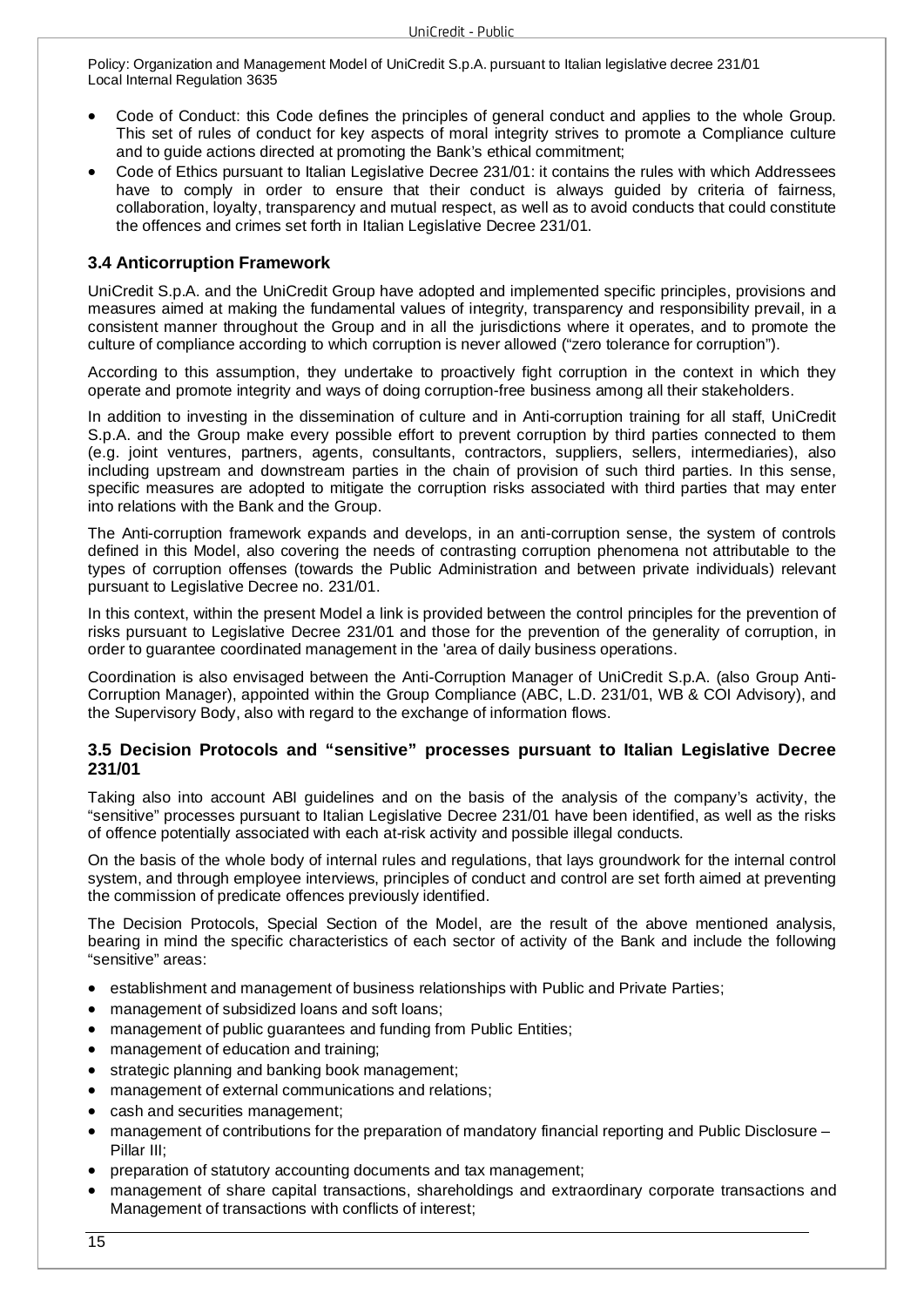- management of dealings with Regulatory Authorities;
- management of relations with the Board of Statutory Auditors and Management of relations with the Auditing Company;
- management of purchases of goods and services, managing and monitoring Outsourcers, managing insurance and partnership, service contracting with intermediate third party network;
- real estate assets management;
- management of cultural heritage;
- management of gifts and hospitality;
- Personnel recruitment and management;
- management of advertising and promotional activities, brands and trademark and innovative prototypes;
- management of sponsorships, donations and membership;
- management of judicial and extrajudicial disputes and management of complaints;
- management and use of informative systems;
- credit management;
- management of corporate affairs;
- occupational health and safety;
- management of the environmental system;
- event management.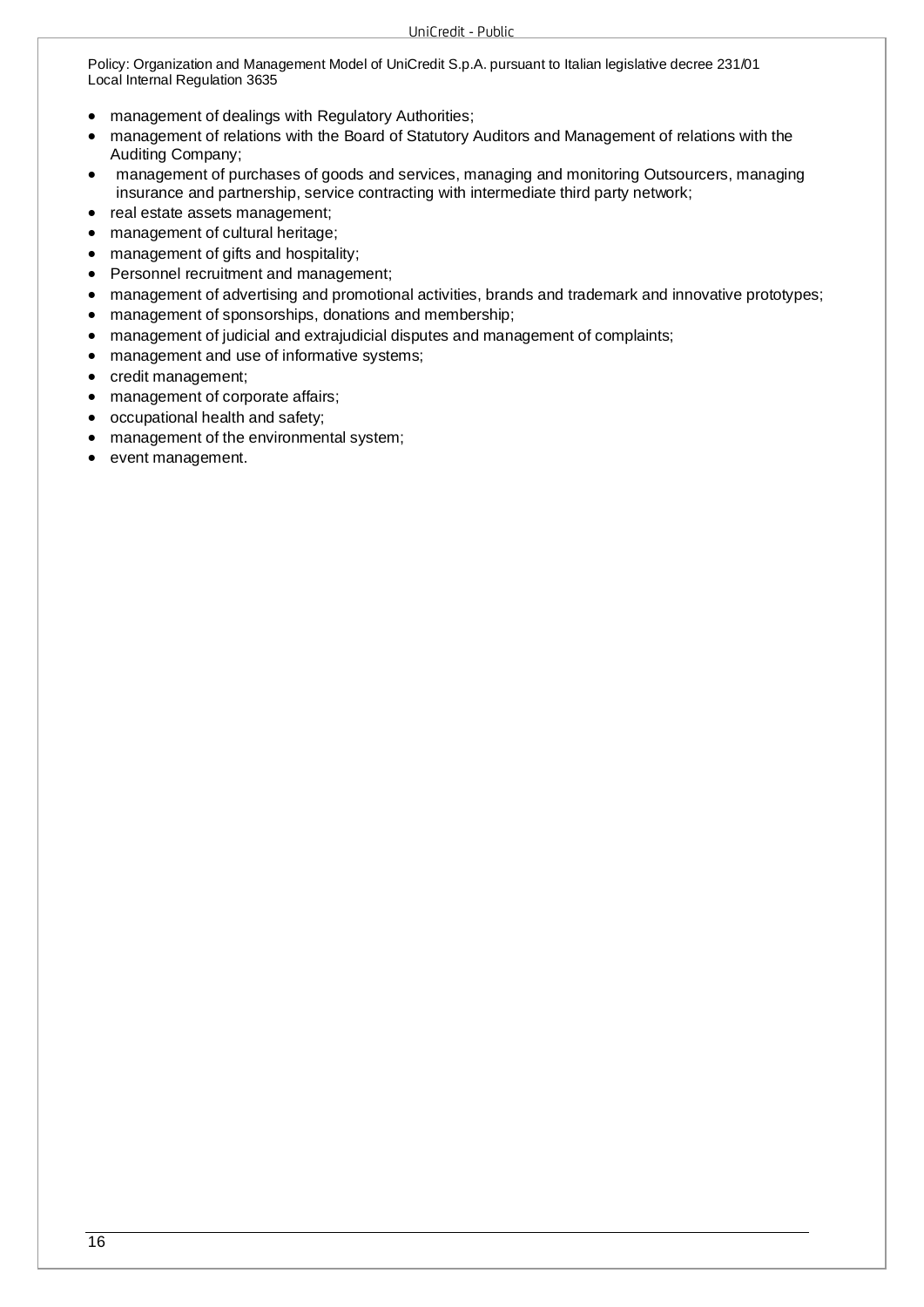# **CHAPTER 4: SUPERVISORY BODY**

# **4.1 Structure and composition of the Supervisory Body**

Italian Legislative Decree 231/01 prescribes the establishment of an internal Supervisory Body (hereinafter also SB) with independent powers of initiative and control whose duty is to supervise the functioning of and compliance with the Organization and Management Model and to ensure its updating.

The existence of such a SB is one of the required elements for the suitability of the Model itself.

The Board of Directors has attributed the functions of the SB in UniCredit S.p.A. to the Board of Statutory Auditors, pursuant to art. 6 paragraph 4-bis of the Decree.

The Board of Directors, at this meeting and, subsequently, on a regular basis, verifies the existence and maintenance of the requirements of independence, autonomy, integrity and professionalism of the members of the SB as per the following paragraph. 4.1.1.

The term of office of the members of the SB coincides with that of the members of the Board of Statutory Auditors.

# *4.1.1 Requirements*

With regard to the subjective eligibility requirements, the requirements of professionalism and independence, the causes of suspension and temporary impediment, please refer to the provisions of the external and internal regulations in force for the Board of Statutory Auditors.

#### *Autonomy and independence*

The SB's autonomy and independence is guaranteed by:

- its position of independence from any corporate function and the Board of Directors, the Board of Statutory Auditors in the UniCredit corporate governance structure;
- compliance of the Board of Statutory Auditors' members with the independence, integrity and professionalism requirements, according to the internal regulation;
- the reporting towards the company's senior management attributed to the SB;
- the indisputability of the activities implemented by the SB by any other corporate body or organizational entity;
- its autonomy in establishing its rules for functioning through adoption of its own Regulations.

The SB has autonomous expenditure powers based on an annual budget approved by the Board of Directors, upon the SB's proposal. In any case, the SB may request integration of the assigned budget, if it proves insufficient to the effective performance of its duties, and may extend its expenditure autonomy on its own initiative if so required by exceptional or urgent circumstances, which will then be reported to the Board of Directors.

During controls and inspections, the SB and the organizational structures employed for such purpose are granted the widest powers to enable them to effectively perform their assigned duties.

In exercising their functions the members of the SB must not find themselves in situations of even potential conflict of interest with UniCredit S.p.A. and with its subsidiaries arising from whatsoever reason (for example personal or family-related).

In such circumstances they are obliged to immediately inform the other SB members and must abstain from participating in the related decisions.

If necessary, with regard to execution of the technical operations required for performance of the control function, the SB may avail of external consultants. In this case, the consultants must always report the outcome of their activities to the SB.

#### *Continuity of action*

The SB must be able to guarantee the necessary continuity in exercise of its functions, by programming its activities and controls, drawing up minutes of its meetings and regulating information flows from the corporate organizational structures.

# *4.1.2 Revocation of the SB members*

The revocation of the SB members is permitted only for just cause, in the circumstances and in the form prescribed for the members of the Board of Statutory Auditors.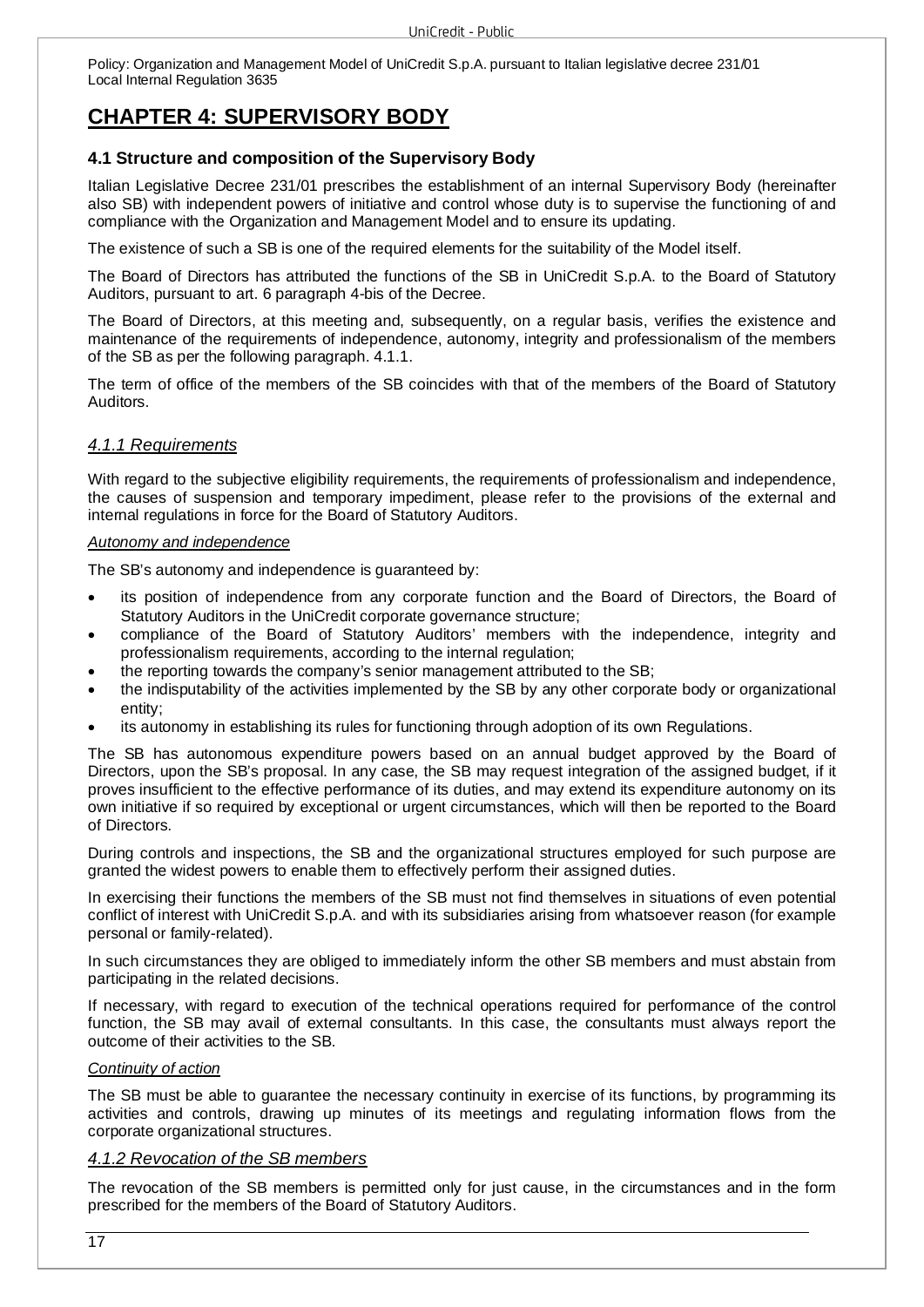#### *4.1.3 Revocation of the SB functions*

In order to guarantee stability in the attribution of the SB functions to the Board of Statutory Auditors, the Board of Directors may assess the assignment of such functions to a person other than that of the Board of Statutory Auditors only on the occasion of the ordinary three-yearly renewal of the Board, except in the case of revocation of the functions for just cause.

In this regard, it constitutes "just cause" for the revocation of the SB functions assigned to the Board of Statutory Auditors:

- serious negligence in performance of the duties associated with the assignment;
- "omitted or insufficient supervision" by the SB in accordance with the provisions of Article 6, paragraph 1 letter d) of Italian Legislative Decree 231/01 – resulting from a conviction, even if not legally enforceable, issued against UniCredit S.p.A., pursuant to Italian Legislative Decree 231/01 or from a sentence of application of the penalty upon request (the so-called plea bargaining).

# **4.2 Definition of duties and powers of the Supervisory Body**

The control and inspection activity performed by the SB is strictly functional to the objectives of effective implementation of the Model and does not replace or substitute the institutional control functions of the Bank.

The SB's duties are expressly defined by Italian Legislative Decree 231/01 in Article 6, paragraph 1 b) as follows:

- supervise the functioning and the compliance of the Model;
- provide for its update.

In order to fulfil these duties, the SB has to performe the following activities:

- supervise continuously the effective functioning and adequacy of the Model with regard to prevention of commission of the offences envisaged by Italian Legislative Decree 231/01 and the respect of its provisions by the Addressees;
- carry out, for the aforementioned purposes, inspection and control activities, of an ongoing nature and whenever it deems it necessary, in consideration of the various sectors of intervention or types of activities and their critical points;
- develop and promote the constant updating of the Model, including the identification, mapping and classification of activities at risk, formulating, where necessary, proposals to the BoD for any additions and adjustments that may become necessary as a result of:
	- $\overline{-}$  significant violations of the provisions of the Model;
	- significant changes to the internal structure of UniCredit S.p.A. and / or the methods of conducting the business;
	- legislative changes to Legislative Decree 231/01, such as the introduction of offenses that potentially have an impact on the Bank's Model.

In particular, in performing this control activity, the SB may:

- freely access any UniCredit S.p.A. organizational structures including through the specifically appointed organizational structures – without the need for prior consent – to request and obtain information, documentation and data which are deemed necessary to perform its duties. In case it receives a motivated refusal to access to documents with which it does not agree, the SB will draw up a report to transmit to the BoD;
- request relevant information or exhibition of documents, including IT documents, pertaining to the at-risk activities, from the directors, control bodies, external auditors, collaborators, consultants and in general all those who operate on behalf of UniCredit S.p.A.;
- request and obtain information from the SB of the subsidiaries, as envisaged in the following par. 4.5.

In addition, the SB must:

- define and follow the information flow that allows the SB to receive periodic update from structures' representatives in order to identify possible weakness in the functioning of the Model and/or possible breaches thereof;
- set up an efficient information flow that allows the SB to report to the competent corporate offices on the effectiveness of and compliance with the Model;
- examine and evaluate all the reports received in relation to the effectiveness of and the respect for the Model, the Protocols and/or the Code of Ethics;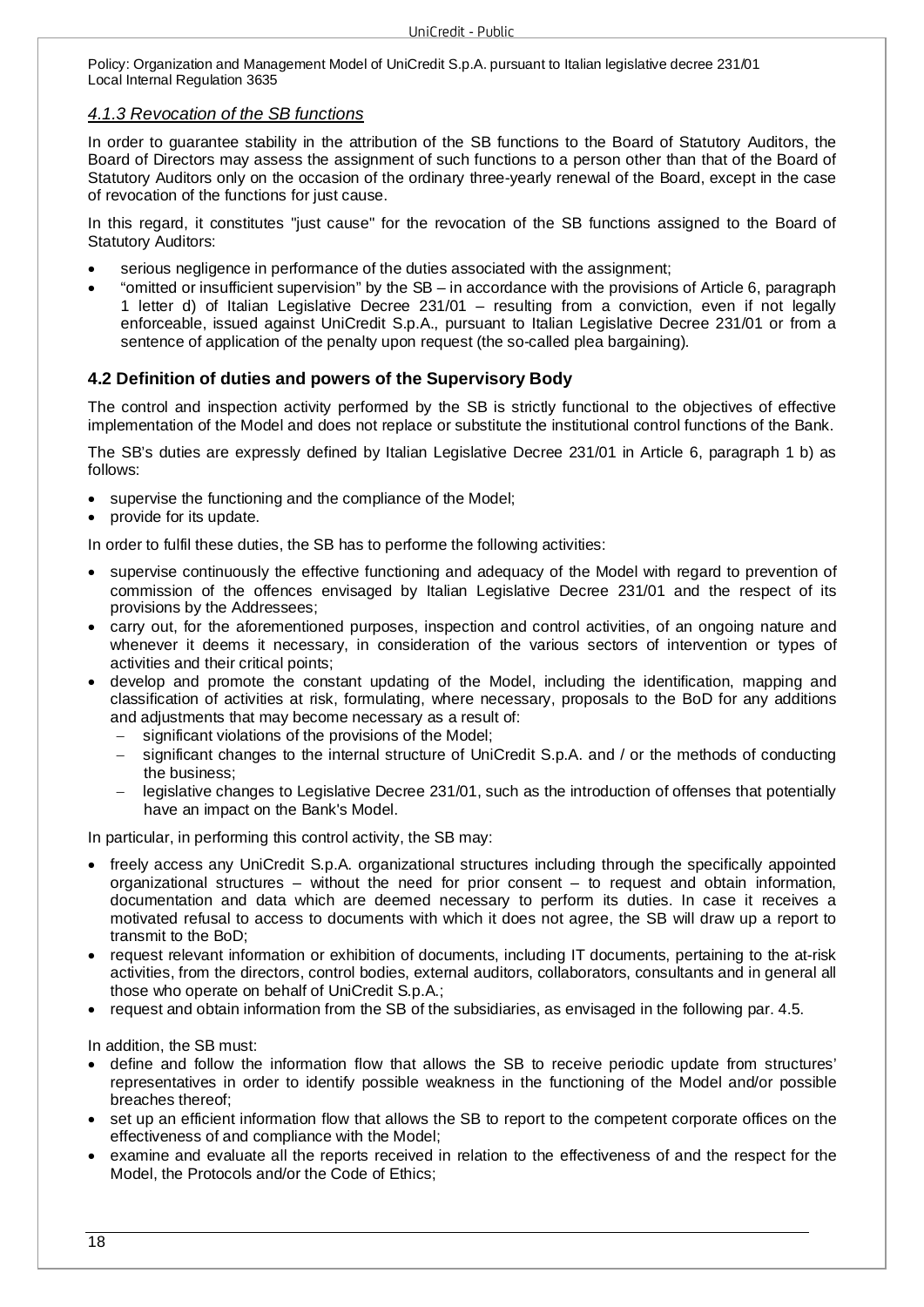- detect any abnormal behaviour that may emerge from the supervisory activity (planned or not) or from the analysis of information flows and from the reports to which the Recipients of the Model are required;
- ensure where necessary by giving impetus to initiate investigation activities, also with the support of the competent structures, aimed at ascertaining any violations of the Model, Protocols and / or Code of Ethics, in the face of any reports received and whenever it deems it necessary on the basis of the information acquired as part of its supervisory activities;
- ensure that, upon the outcome of these investigation activities, the structures and / or competent bodies initiate the consequent measures against the persons held responsible for the violations ascertained, in accordance with the provisions of the disciplinary system of the Model;
- verify the suitability and correct implementation of the disciplinary system pursuant to and for the purposes of Legislative Decree 231/01.

Please refer to par. 5.5 for a more complete representation of the procedure for ascertaining violations and applying sanctions.

The SB is also responsible for:

- verify the preparation of an effective internal communication system to allow the transmission of relevant information for the purposes of Legislative Decree 231/01, guaranteeing the protection and confidentiality of the whistleblower and promoting knowledge of the conduct that must be reported and the methods of reporting;
- promotion initiatives for the dissemination of knowledge and understanding of the Model, of the contents of Legislative Decree 231/01, of the impacts of the legislation on the Bank's activities, as well as initiatives for personnel training and awareness of the same regarding compliance of the Model;
- promoting and coordinating initiatives aimed at facilitating knowledge and understanding of the Model by all those who work on behalf of UniCredit S.p.A.;
- providing opinions on the meaning and application of the provisions contained in the Model, on the correct application of the protocols and related implementation procedures;
- formulate and submit for the approval of the management body the estimated expenditure necessary for the proper performance of the assigned tasks, with absolute independence.

The SB carries out its activities through a dedicated organizational structure, located within the Compliance control structures, as defined in the internal rules and may use any other relevant organizational structure within the Bank for the activities and/or areas in question.

On assignment by the BoD, the SB makes sure that the corporate organizational structures are provided with adequate disclosure on the Model and the SB's duties and powers.

The SB members, as well as the persons of which the SB avails for any account, are bound to observe the confidentiality obligation with regard to all the information that they come to acquire in the performance of their functions. This obligation does not however exist towards the BoD.

The members of the SB ensure confidentiality of the information that they come to acquire, especially if it refers to reports that they may receive concerning alleged breaches of the Organization Model. The members of the SB abstain from receiving and using confidential information for purposes other than those included in this paragraph and, in any case, for purposes that do not comply with its functions of Supervisory Body, without prejudice to the case of express and conscious authorization.

All information held by the members of the SB must in any case be handled in compliance with the provisions of the applicable legislation in force and in particular in compliance with regulation on data privacy time by time in force.

All information, reports, accounts, statements prescribed in the Model are retained by the SB in a special archive (IT and/or paper).

# **4.3 Reporting by the Supervisory Body**

In order to guarantee full autonomy and independence in the performance of its functions, the SB reports directly to the Bank's BoD.

The SB reports to the BoD twice a year with regard to:

- outcome of the supervisory activity performed in the reference period with indication of any problem or critical areas found during the supervisory activity;
- suggestions for the revision and updating of the Model
- the reports received and the consequent inspections performed;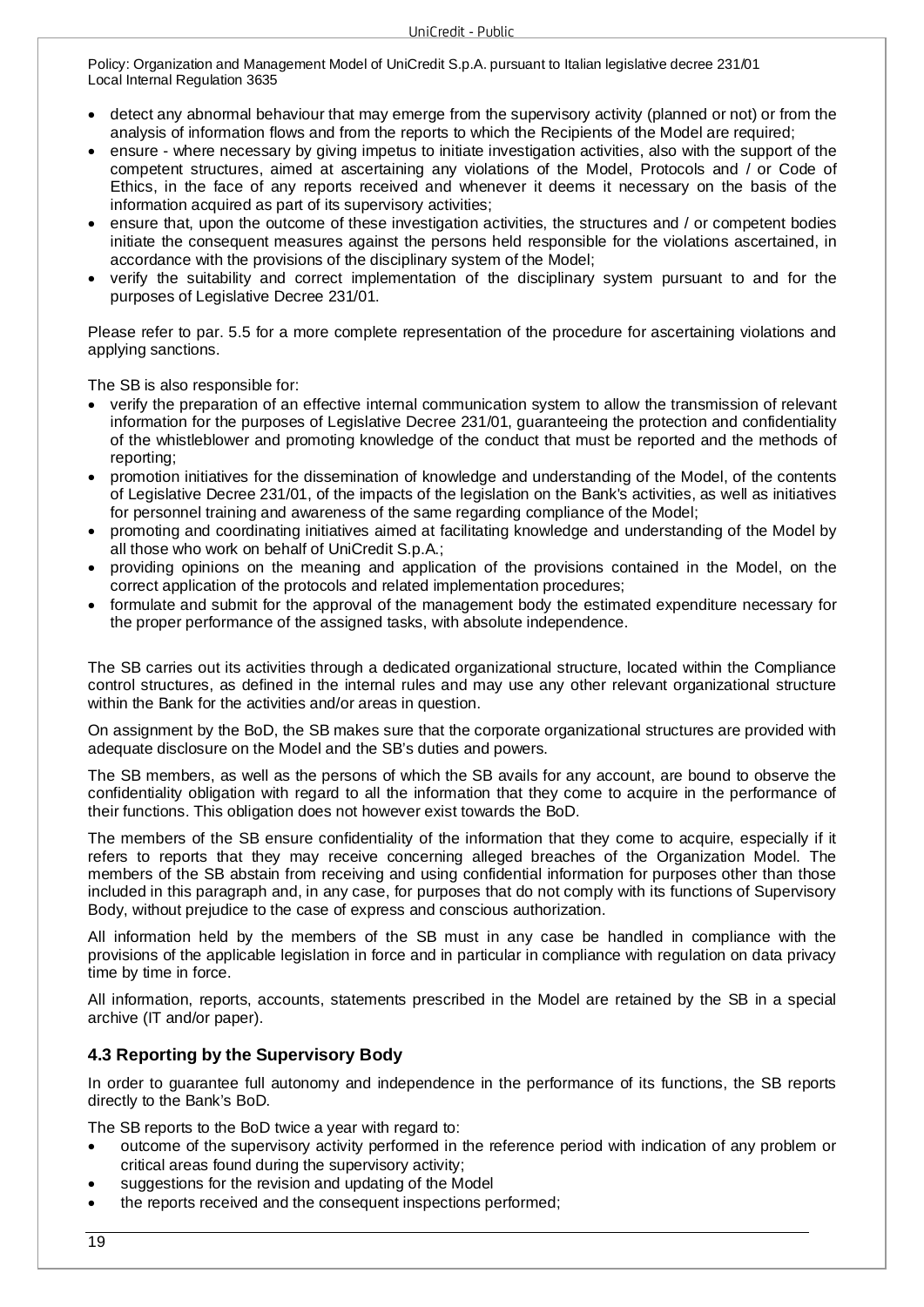- disciplinary measures and sanctions that may have been applied by UniCredit S.p.A., with regard to breaches of the provisions of the Model and the protocols;
- account of expenses incurred;
- activities scheduled but not performed due to justified time and resource related reasons;
- inspections scheduled for the following year.

The SB may request a hearing with the BoD at any time if facts of particular importance are ascertained or if it deems appropriate for the Board to examine or act upon issues pertaining to the functioning and effective implementation of the Model.

In order to guarantee a proper and effective information flow, the SB may seek clarification or information directly from the CEO for the purposes of full and proper exercise of its powers.

The SB may in turn be convened at any time by the BoD to report on particular events or situations relating to the functioning of and compliance with the Model.

# **4.4 Information flows to the Supervisory Body**

#### *4.4.1 Information flows*

The Legislative Decree no. 231/2001 provides for the duty to establish specific information flows to the SB, concerning the execution of sensitive activities. The information flows regard all information and documents that must be brought to the attention of the SB, in order to allow to increase its level of knowledge of the Bank, to acquire information suitable to evaluate the risk of certain "sensitive" processes, as well as to conduct its controls on the effectiveness and the observance of the Model.

The Decision protocols - which are an integral part of the Model - provide for disclosure obligations relating to sensitive processes and activities that generally affect the Addressees of the Model, both periodically and "per event".

Below the different types of information flows are shown:

- semi-annual standard information to be provided by the Addressees of the Model, with reference to atrisk activities and the processes referable to them (e.g. changes in the perimeter of at-risk activities under their responsibility / included in the decision protocols, changes in the internal regulations, process anomalies / behavioural exceptions with respect to the principles defined in the protocols, on which the Addressees are involved in relation to interventions by control functions insisting on at-risk activities);
- annual specific information flows consisting of information, of a technical and/or managerial nature, also transmitted in the form of "key risk indicators" functional to the identification and investigation of any points of attention connected to specific risk activities (e.g. exceptions to standard processes and procedures), as well as the construction over time of "trend analysis" for the of any anomalous trends. These information flows are requested from the structures identified as a point of connection of relevant activities/data with respect to the object of each individual flow;
- specific information flows per event consisting of particularly relevant and significant information with respect to the Organization and Management Model and therefore, by their very nature, must be reported promptly to the Supervisory Board. These flows are indicated in the Decision Protocols;
- annual information flows from the control functions and other functions of the Bank which, by virtue of their powers, carry out relevant for the purposes of Legislative Decree no. 231/01 (e.g. Internal Audit, Compliance).

Although not indicated in the Protocols, the aforementioned information flows are expressed in specific Company tools, including IT tools, whose management is supervised by the dedicated Compliance structure.

The flows are sent regularly to the SB, which may otherwise regulate their content where it deems it appropriate.

In the normal course of its duties, the Bank's Supervisory Body reserves the right and on the basis of riskbased considerations, to require any information needed to perform its activities.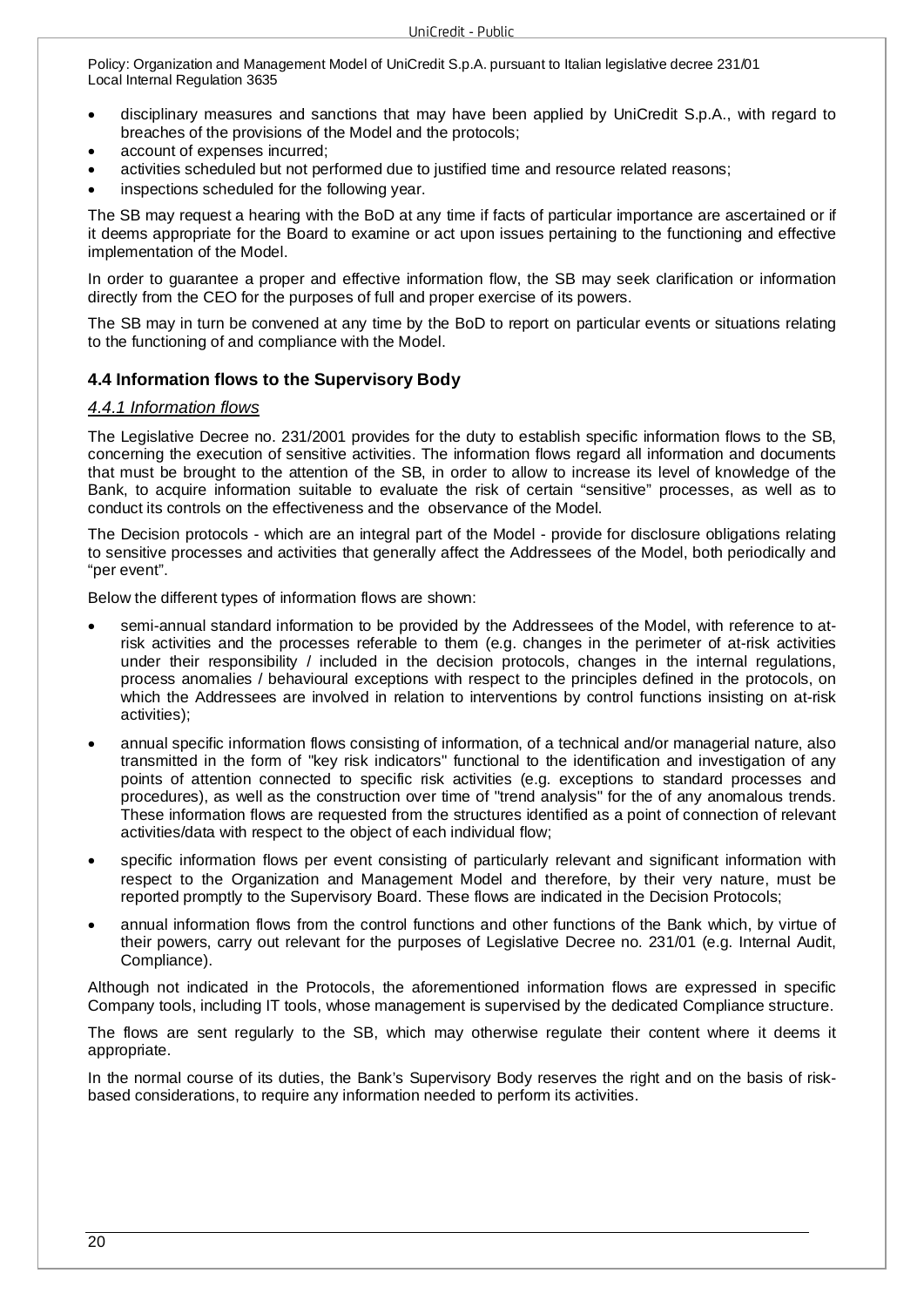#### *4.4.2 Reports of unlawful conduct and breaches of the Model - whistleblowing<sup>12</sup>*

A) In addition to the information requirements described above the following events, of which the all Addressees of the Model become directly or indirectly aware, must also be promptly reported to the SB:

- the commission, the alleged commission or the reasonable risk of commission of the crimes or offences provided for by Italian Legislative Decree no. 231/01;
- the breach or alleged breach of the Model or of the decision protocols and the serious irregularities in the functioning of the Models;
- any critical fact/behaviour/situation which might expose UniCredit S.p.A. to the penalties referred to in Italian Legislative Decree no. 231/01.

Reports of unlawful conduct or breaches of the Model must be substantiated and based on precise and consistent facts.

The obligation to inform of any conduct that is contrary to the provisions contained in the Model and the decision protocols falls within the wider duty of diligence and obligation of loyalty to be met by the worker. Proper fulfilment of the obligation to provide information on the part of the worker cannot give rise to application of disciplinary sanctions, except in the case in which the whistleblower carries out reports that prove to be unfounded with fraud or gross negligence.

The above-mentioned reports may be submitted to the SB using one of the following methods settled by the Bank:

E-mail at the following confidential address: **UniCredit - Organismo di Vigilanza (uiodv@unicredit.eu)**

Paper mail at the following address:

#### **UniCredit S.p.A. - Organismo di Vigilanza 231/01**

To the attention of the Board of Statutory Auditors Secretariat with the role of Supervisory Body 231/01 Piazza Gae Aulenti 3 – Tower A/26th Floor - 20154 Milano

Alternatively, the report may be submitted to a superior who will then properly transmit it to the SB in accordance with the procedures mentioned above.

B) The UniCredit Group, in promoting a corporate culture characterized by correct behaviour and a good corporate governance system, also provides its staff with additional channels of communication for the reception, analysis and treatment of reports of unlawful conduct (Whistleblowing Policy), which also allow the possibility of reporting anonymously.

e-mail at the following confidential address:

**UniCredit – Italia – Whistleblowing (UIWHISTBLO-Italia@unicredit.eu)** 

paper mail at the following address:

**UniCredit S.p.A. - Head of ABC, L.D. 231/01, WB & COI Advisory** Piazza Gae Aulenti 1 – Tower B/5th Floor - 20154 Milano

Access to the SpeakUp tool which also allows the possibility of reporting anonymously.

- through phone line, leaving a message on the voicemail
- through a web site, leaving e text message and attaching files

Meeting or phone call with Head of ABC, L.D 231/01, Whistleblowing & COI Advisory

If the reports received through these last channels concern unlawful conduct and breaches of the Model, the SB will be promptly informed.

ABC, L.D. 231/01, WB & COI Advisory periodically sends the SB, with the timing agreed with the latter, an updated document with all the reports received, referring to UniCredit S.p.A., relevant and not relevant

<sup>12</sup> Law 179/2017, art. 2 - "Protection of the employee or collaborator who reports unlawful conduct in the private sector", has introduced new provisions for the protection of those who report crimes or irregularities of which they have come to know in the context of a private employment relationship (Whistleblowing) modifying the art. 6 of Legislative Decree 231/01.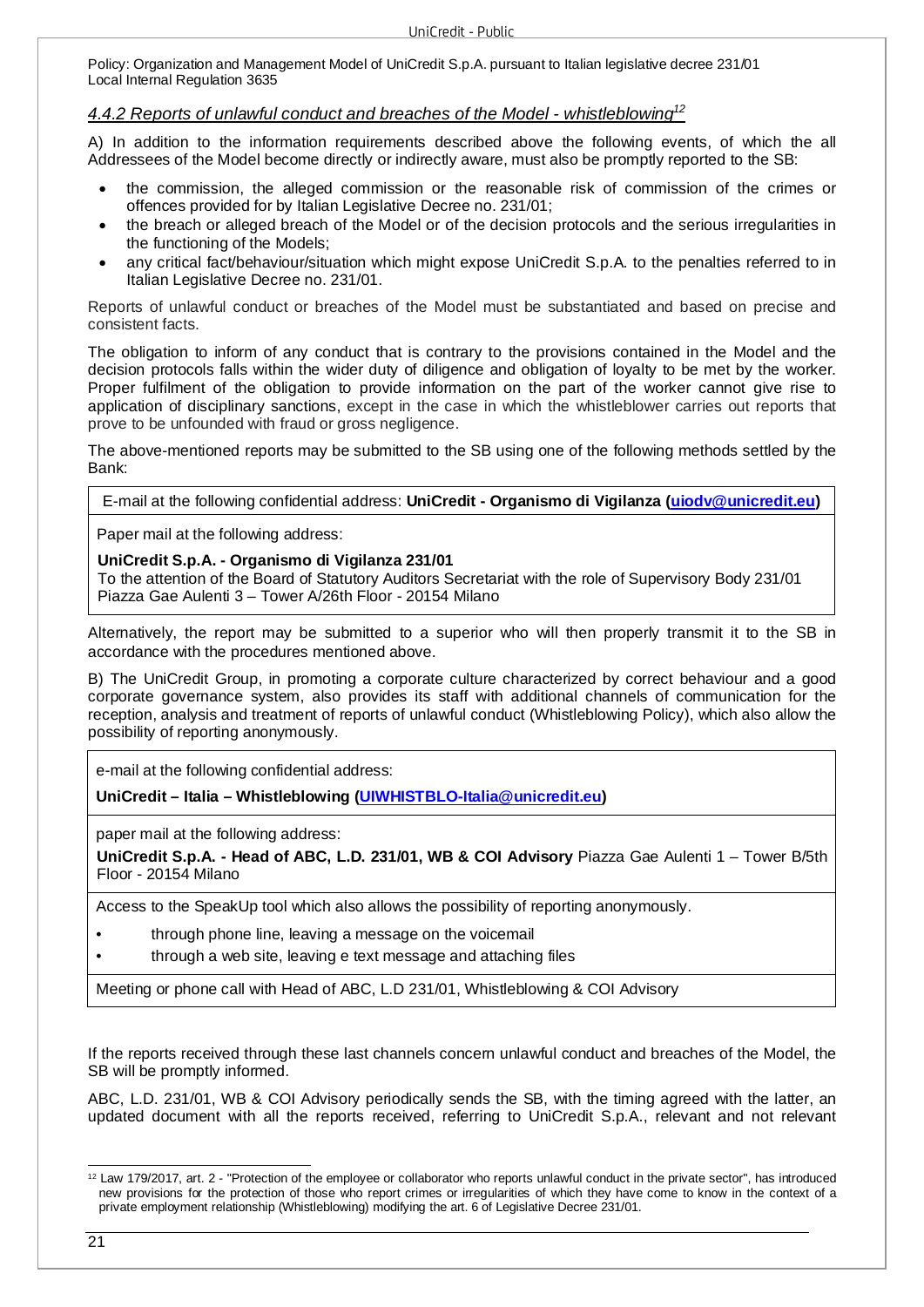pursuant to Legislative Decree 231/01 or relating to possible violations of the Organization and Management Model of the Bank. Sometimes the report is "per event" due to the timely knowledge of the SB.

The SB shall manage with its own Regulation the processing of both the reports received directly (see letter A above) and the reports contained in the document provided by ABC, L.D. 231/01, WB & COI Advisory (see letter B above).

The SB evaluates the reports received and may summon, if it deems it appropriate, the alleged perpetrator of the violation, also giving rise to all the necessary investigations to ascertain the reported fact. The decisions of the SB regarding the outcome of the assessment must be motivated in writing.

The whistleblowers are guaranteed against any form of retaliation, discrimination, penalization and in any case the confidentiality of the whistleblower's identity will be ensured without prejudice to any legal obligations.

Art. 6 of Legislative Decree 231/01 establishes in fact the prohibition of retaliation or discriminatory acts, direct or indirect, against the whistleblower for reasons connected, directly or indirectly, to the report. The adoption of discriminatory measures against the subjects who make the reports can be reported to the National Labor Inspectorate, for the measures within its competence, not only by the whistleblower, but also by the trade union organization indicated by the same. The rule also establishes the nullity of retaliatory or discriminatory dismissal of the reporting subject and of the change of duties pursuant to article 2103 of the civil code, as well as any other retaliatory or discriminatory measure adopted against the reporting party. Finally, sanctions are envisaged for those who violate the measures to protect the whistleblower (see Chapter 5 - Disciplinary system - par. 5.2.3.).

Lastly, it should be noted that the supervisory authorities (by way of example: National Commission for Companies and the Stock Exchange, Bank of Italy, National Anti-Corruption Authority, European Money Markets Institute, European Central Bank) have also activated specific reporting channels, guaranteeing the confidentiality of the whistleblower. In reiterating that UniCredit adopts the highest standards of confidentiality, confidentiality and data protection and guarantees the absence of retaliation or discriminatory measures, direct or indirect, against the whistleblower for reasons related to the report, the Recipients of the Model are invited to make use of as a priority of internal reporting channels.

# **4.5 Information to and from UniCredit S.p.A.'s Supervisory Body and the subsidiaries' Supervisory Bodies**

Each subsidiary, provided with an Organization and Management Model pursuant to Italian Legislative Decree 231/01, sets up its own autonomous and independent SB.

The Bank's SB may request information from the subsidiaries' SBs, if it is required for the purposes of performance of the Holding Company's control activities.

The subsidiaries' SBs are obliged to comply with the requests formulated by the Bank's SB.

The subsidiaries' SBs promptly notify each fact and / or event that is the responsibility of the Supervisory Body of UniCredit SpA for profiles relating to Legislative Decree 231/01, as well as the need to modify the Model with respect to the criteria communicated by the Holding Company, without prejudicing the complete autonomy of the subsidiaries in deciding on changes to their Models.

The Supervisory Boards of the Bank and its subsidiaries hold regular meetings to share issues and items of common importance.

Any corrective measures made to the subsidiaries' organization models will be the exclusive responsibility of said subsidiaries.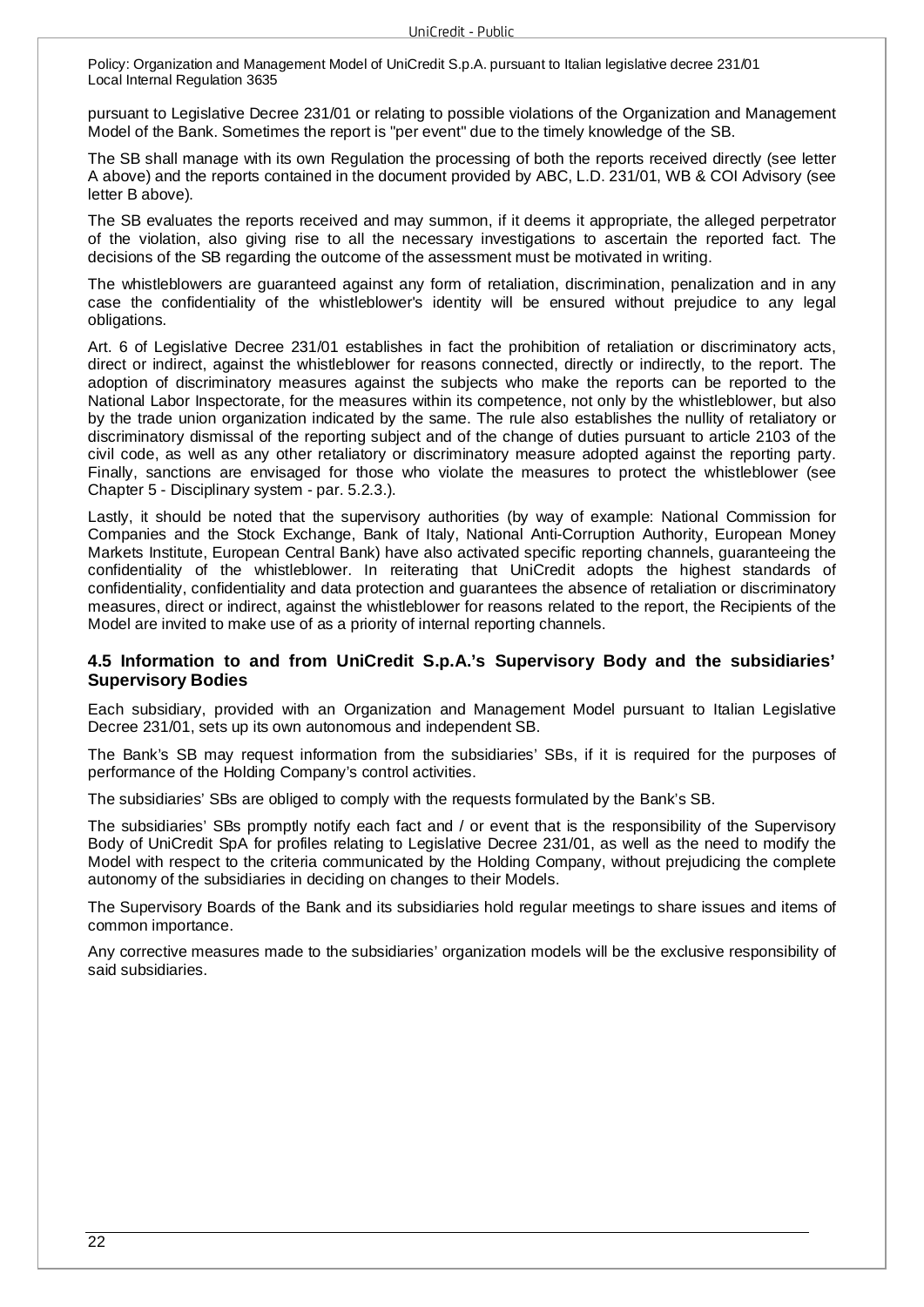# **CHAPTER 5: THE DISCIPLINARY SYSTEM**

# **5.1 General principles**

Article 6 paragraph 2 e) of Italian Legislative Decree 231/01 specifies that, in order for the Model to be considered efficient and adequate, the entity has to "*introduce a disciplinary system that punishes failure to comply with the measures laid down in the Model*".

Application of the disciplinary system and related sanctions is not dependent on the development and outcome of criminal proceedings that the judicial authorities may have commenced if the conduct to be censured has also constituted an offence that is relevant for the purposes of Italian Legislative Decree 231/01.

The concept of a disciplinary system shows that the Bank must graduate the applicable sanctions, in relation to the differing degree of danger the conduct may lead with reference to the perpetration of the offences.

Accordingly, the company has created a disciplinary system that firstly punishes all breaches of the Model, from the least to the most serious, using a system of *graded* sanctions and, secondly, follows a principle of *proportionality* between the breach found and the sanction imposed.

Regardless of the nature of the disciplinary system required by Italian Legislative Decree 231/01, its underlying principle remains the disciplinary power held by the employer, pursuant to Article 2106 of the Italian Civil Code, with regard to all categories of workers and exercised independently of the provisions of collective agreements.

The functioning and effectiveness of the system of sanctions is object to monitoring by the Supervisory Board, who in this area supervises the activities related to verification of breaches, the disciplinary procedures and imposition of sanctions are supervised by the structures and / or competent bodies according to the type of recipients, as specified below.

UniCredit S.p.A. is still entitled to lay claim for any damage and/or liability that it may incur as a result of employees' conduct in breach of the Model.

# **5.2 Measures against personnel**

Failure to observe and conduct implemented by employees in breach of the rules set forth in this Model will lead to the imposition of disciplinary sanctions which are applied according to the proportionality criterion provided by Article 2106 of the Italian Civil Code, taking into account, in each case, the seriousness of the circumstance constituting the breach, the degree of fault, possible repetition of the same conduct, as well as the intentional nature of the conduct.

The disciplinary system identifies the breaches of the principles, conduct and specific elements of control contained in the Model and, in accordance with the provisions of the law and/or National Labour Agreement (*CCNL - Contratto Collettivo Nazionale di Lavoro*), identifies the sanctions provided for subordinate employees as set forth below.

With specific reference to the personnel employed by the Bank's foreign branches and employed with an employment contract that is governed by the law of the relevant foreign country, the system of sanctions is established by the laws and the contractual provisions regulating the specific employment contract shall apply.

The disciplinary system is binding for all employees and, pursuant to Article 7, paragraph 1, of Italian Law 300/1970, must be made available "through posting in a place accessible to all".

# *5.2.1 Sanctions applicable to the Professional Areas and to the Management*

Failure to comply with the Model will lead to imposition of the following sanctions:

a) Verbal reprimand:

- minor non-compliance with the internal procedures set forth in the Model or negligent conduct that is not compliant with provisions of the Model;
- tolerance of or failure to report, on the part of those in charge, minor irregularities committed by other members of staff.

b) Written reprimand:

 misdemeanors which, though punishable by verbal reprimand, assume greater importance due to specific consequences or because they have been repeated (repeated breaches of the internal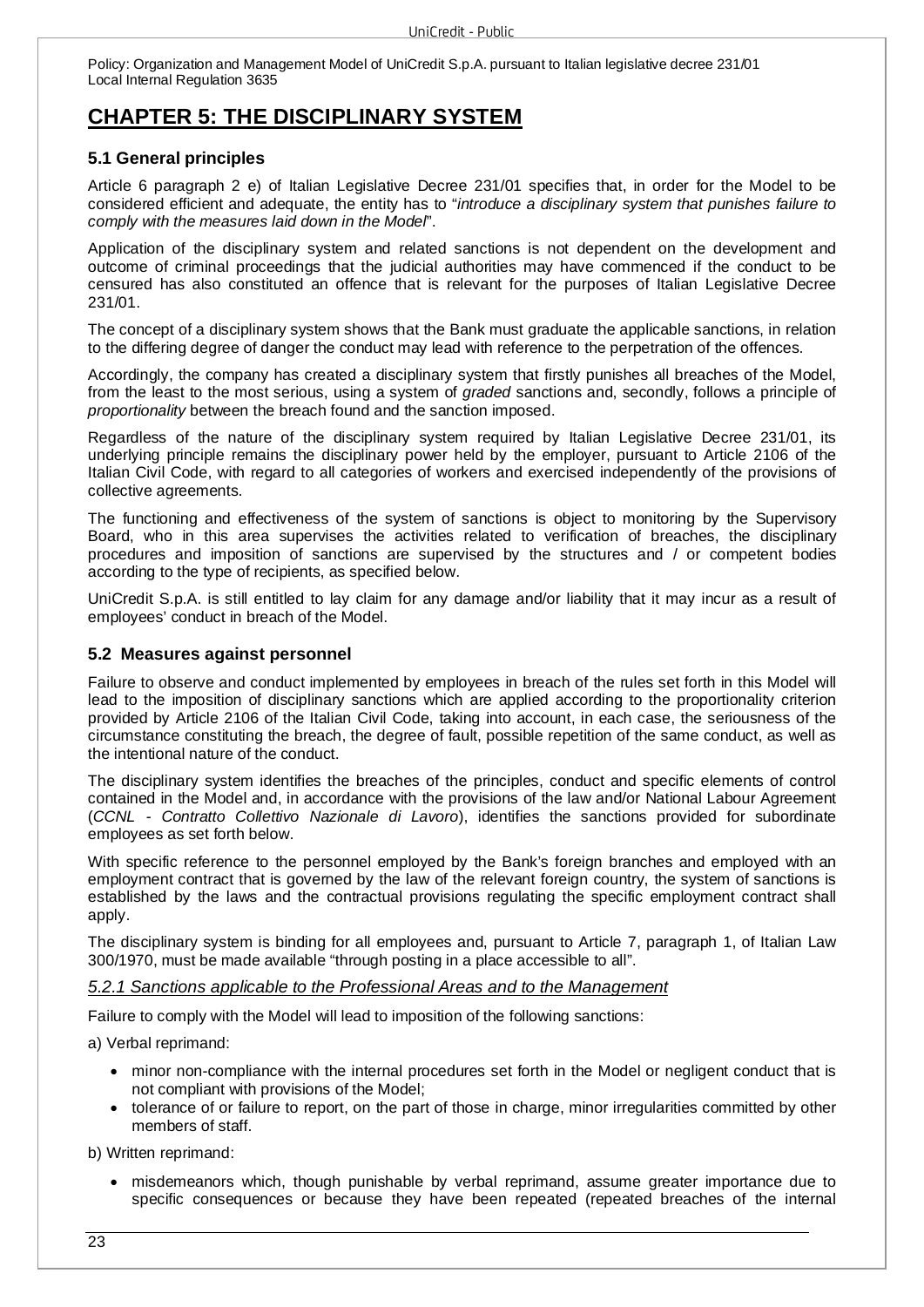procedures defined by the Model or repetition of conduct that does not conform to the provisions of the Model);

- failure to report or tolerance of, on the part of those in charge, non-serious irregularities committed by other members of staff;
- repeated failure to report or tolerance of, on the part of those in charge, minor irregularities committed by other members of staff.

c) Suspension from service and pay for a period not exceeding ten days:

- non-compliance with the internal procedures set forth in the Model or negligence regarding the provisions of the Model;
- failure to report or tolerance of serious irregularities committed by other members of staff such as to expose the company to danger or to give rise to negative consequences for the company.

d) Dismissal on justified grounds:

• breach of the provisions of the Model through conduct that constitutes a potential criminal offence punishable under the terms of Italian Legislative Decree 231/01.

e) Dismissal for just cause:

 conduct in patent breach of the provisions of the Model, rendering UniCredit S.p.A. liable to application of the sanctions set forth in Italian Legislative Decree 231/01, and referring to misdemeanors of such gravity as to undermine the trust on which a working relationship is based and to exclude all possibility of continuing the working relationship, even on a temporary basis.

# *5.2.2 Sanctions applicable to Directors*

Failure to comply with the provisions of the Model will lead to imposition of the following sanctions, in proportion to the seriousness of the breach:

a) Verbal reprimand:

- minor non-compliance with the internal procedures set forth in the Model or negligent conduct that is not compliant with the provisions of the Model;
- tolerance of or failure to report minor irregularities committed by other members of staff.

b) Written reprimand:

- misdemeanours which, though punishable by verbal reprimand, assume greater importance due to specific consequences or because they have been repeated (repeated breaches of the internal procedures defined by the Model or repetition of conduct that does not conform to the provisions of the Model);
- failure to report or tolerance, on the part of those in charge, of irregularities committed by other members of staff;
- repeated failure to report or tolerance of, on the part of those in charge, minor irregularities committed by other members of staff.

c) Dismissal pursuant to Article 2118 of the Italian Civil Code:

- non-compliance with the internal procedures set forth in the Model or negligence regarding the provisions of the Model;
- failure to report or tolerance of serious irregularities committed by other members of staff;
- breach of the provisions of the Model through conduct that constitutes a potential criminal offence punishable under the terms of Italian Legislative Decree 231/01, of such gravity as to expose the company to danger or to give rise to negative consequences for the company, thus representing considerable default of the obligations by which a worker is bound in execution of the employment relationship.

d) Dismissal for just cause:

 adoption of a conduct in patent breach of the provisions of the Model, rendering UniCredit S.p.A. liable to possible actual application of the sanctions set forth in Italian Legislative Decree 231/01, and referring to misdemeanours of such gravity as to undermine the trust on which a working relationship is based and to exclude all possibility of continuing the working relationship, even on a temporary basis.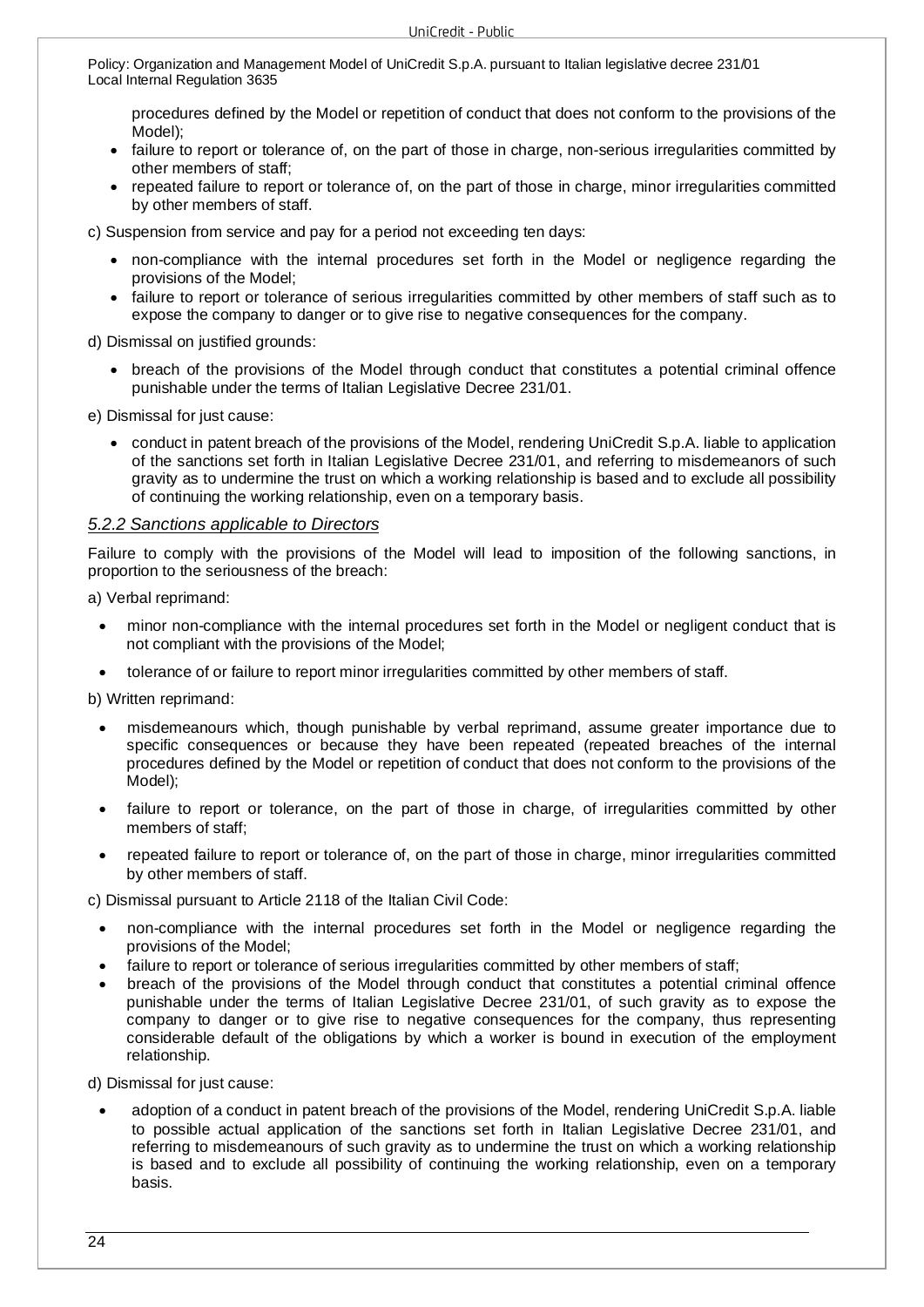# *5.2.3 Sanctions applicable for breaches of Whistleblowing related provisions*

In compliance with the provisions of Article. 6, paragraph 2 bis, letter d) of Legislative Decree 231/01, the sanctions indicated in the previous par. 5.2.1. and 5.2.2. will be applied, in proportion to seriousness of the breach for breaches of the whistleblower's protection measures, as well as against those who carry out, with malice or gross negligence, reports that prove to be groundless.

# **5.3 Measures against Corporate Offices**

In the event of breach of the Model by one or more Directors and/or Statutory Auditors of UniCredit S.p.A., the SB informs the Board of Directors and the Internal Controls and Risk Committee, which, in accordance with their respective authorities, will proceed – excluding any components affected by the violation from the evaluation and decision-making process – to take the initiatives that prove most appropriate and suited to the seriousness of the breach and in compliance with the powers provided by the law and/or by the corporate by-laws, such as:

- declarations in the minutes of meetings;
- formal warning;
- curtailment of emoluments or fees;
- revocation of office;
- request for convening or convening of the shareholders' meeting, placing on the agenda suitable measures against the persons responsible for the breach.

# **5.4 Rules applicable to relations with external parties**

# *5.4.1 Intercompany relations*

The provision of services, performed by UniCredit S.p.A. in favour of Group companies, and the provision of services, performed by Group companies in favour of UniCredit S.p.A., that may feature risks of perpetration of offences that are relevant for the purposes of corporate liability pursuant to Italian Legislative Decree 231/01, must be governed by a previously signed contract.

Specifically, the service provision contract referred to above, must provide:

- roles, responsibilities and possible timeframes, concerning the activity in question;
- obligation for the company benefiting from the service to certify the veracity and completeness of the documentation or of the information disclosed to the company providing the service;
- obligation for the company providing the service to set up measures suitable to prevent the risk of perpetration of offences that are relevant for the purposes of corporate liability pursuant to Italian Legislative Decree 231/01 that could be attributed to the Bank;
- sanctions (e.g. letter of objection, reduction of remuneration up to termination of the contract) in the event of failure to comply with the obligations assumed in the contract or in the case of reports concerning breaches of Italian Legislative Decree 231/01 as well as, more in general, conduct contrary to the principles set forth in the Code of Ethics pursuant to Italian Legislative Decree no. 231/01;
- criteria on the basis of which, by way of refund, the direct and indirect costs and the charges incurred for performance of the services are attributed.

Each breach of the provisions set forth above must be communicated, through concise written report sent to the SB of the service provider and the SB of the company benefitting from the service by the person discovering the breach (for example, the Head of the Structure of the contracting company to which the contract or the relationship refers, the Audit, etc.).

# *5.4.2 Relations with non-Group external parties*

UniCredit S.p.A. also receives services from non-Group third parties, which enter into contractually regulated collaboration relationships with UniCredit S.p.A. (i.e. "external parties" as defined in the paragraph "Addresses" of the present Model). Disclosure of the General Part of the Model and the Code of Ethics pursuant to Italian Legislative Decree 231/01 of UniCredit S.p.A. must also be made to external parties who operate in areas of activity which are deemed sensitive pursuant to Italian Legislative Decree 231/01.

The organizational structure drawing up the contract (Legal), assisted, if necessary, by the dedicated Compliance Unit, will be responsible for identifying the types of contract within which to include clauses related to the corporate liability pursuant to Italian Legislative Decree 231/01. In this regard, it is the task of the structure that draws up the contract to report to the dedicated structure any types of contracts not attributable (because new or significantly different) to the cases for which the methods of formulating the clauses in question have already been determined.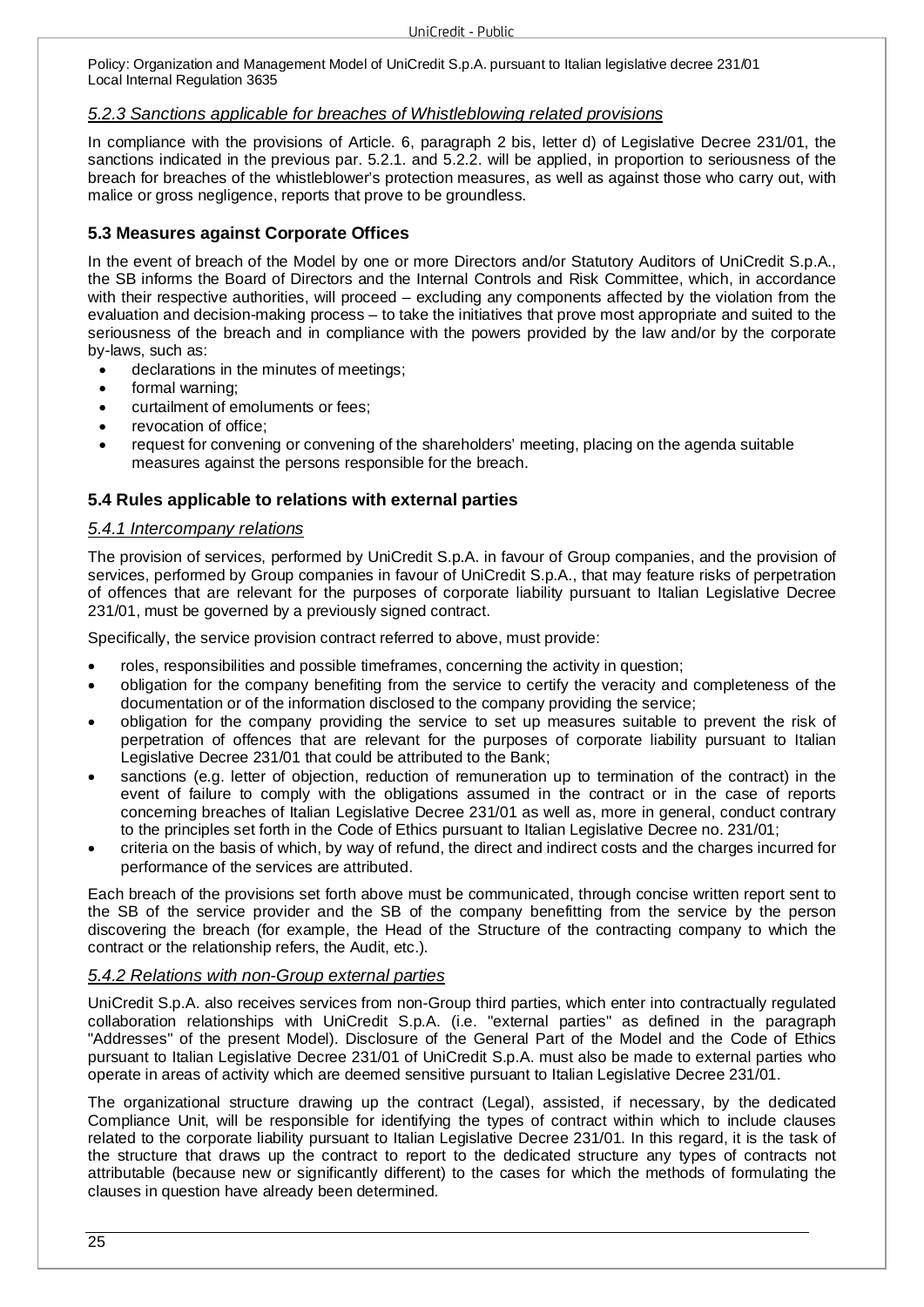External Parties whose contracts provide for the above-mentioned clauses, must comply with related provisions, including the commitment to observe - in the context of the relations with the Bank - the principles enshrined in the provisions of the Model and the Code of Ethics pursuant to Legislative Decree 231/01 of the same. Breach of those provisions, likewise any perpetration, within the scope of relations with UniCredit S.p.A., of the offences envisaged by Italian Legislative Decree 231/01 will entitle the latter to withdraw from the contract, for just cause or to consider it terminated, suspending its execution, without prejudice to the third party's duty to compensate damages, as provided in the specific contractual clauses.

Each breach of the aforesaid provisions must be communicated, through concise written report, to the SB of UniCredit, by the person who discovered the breach.

#### **5.5 Procedure for verification of breaches and application of sanctions**

The procedure for imposition of sanctions following breach of the Model, the decision protocols and Code of Ethics differ with regard to each category of addressees as well as to the phase of:

- verification of the breach;
- charge of the breach to the party concerned;
- determination and subsequent imposition of the sanction.

The Supervisory Body, as part of its duties to supervise the functioning and observance of the Model, as well as by virtue of the autonomous powers of initiative and control of which it is endowed, supervises the activities relating to the ascertainment of infringements and the imposition of sanctions, overseen by the structures and / or competent bodies depending on the type of Recipients, which also act on the basis of the investigation activities carried out by the corporate control functions and / or with control tasks.

In particular:

- the Head of Human Resources oversees the activities against personnel, in order to allow the possible taking of the measures indicated in par. 5.2;
- the Board of Directors and the Internal Controls and Risk Committee oversee activities against members of the corporate offices, with the exclusion of any components involved and / or interested, in order to allow the taking of the measures indicated in par. 5.3;
- the Head of the organizational structure which manages the contractual relationship with external parties oversees the activities towards such external subjects, in order to allow the measures provided by the contractual clauses indicated in paragraphs 5.4.

The Supervisory Body ensures, where necessary by giving impetus, that these subjects supervise the start of investigations aimed at ascertaining potential violations of the Model, Protocols and / or Code of Ethics, in the face of any reports received and whenever it deems it necessary based on the information acquired as part of its supervisory activities.

These subjects make use of the support of the corporate control functions and / or with control tasks that conduct the investigation activities and can interact with the dedicated Compliance structure in order to understand the actual potential existence, within the context of the conduct of the Recipients subject to assessment, of relevant profiles pursuant to Legislative Decree 231/2001 and / or relating to the violation of the Model, Protocols and / or the Code of Ethics.

These subjects communicate the outcome of the investigation activities carried out to the Supervisory Body, which - in the case of actual existence of the aforementioned profiles - ensures that they supervise the initiation of the consequent measures against the subjects identified as responsible for the conduct ascertained, ensuring that the assessments regarding the possible initiation of the measures and the determination of any measure also take into consideration the above profiles. To this end, the competent structures / bodies bring to the attention of the Supervisory Body the outcome of the respective assessments and decisions in this regard, so that it can assess their adequacy and consistency with the provisions of the Model.

The subjects above-mentioned shall report regularly the closed proceedings and the penalties imposed.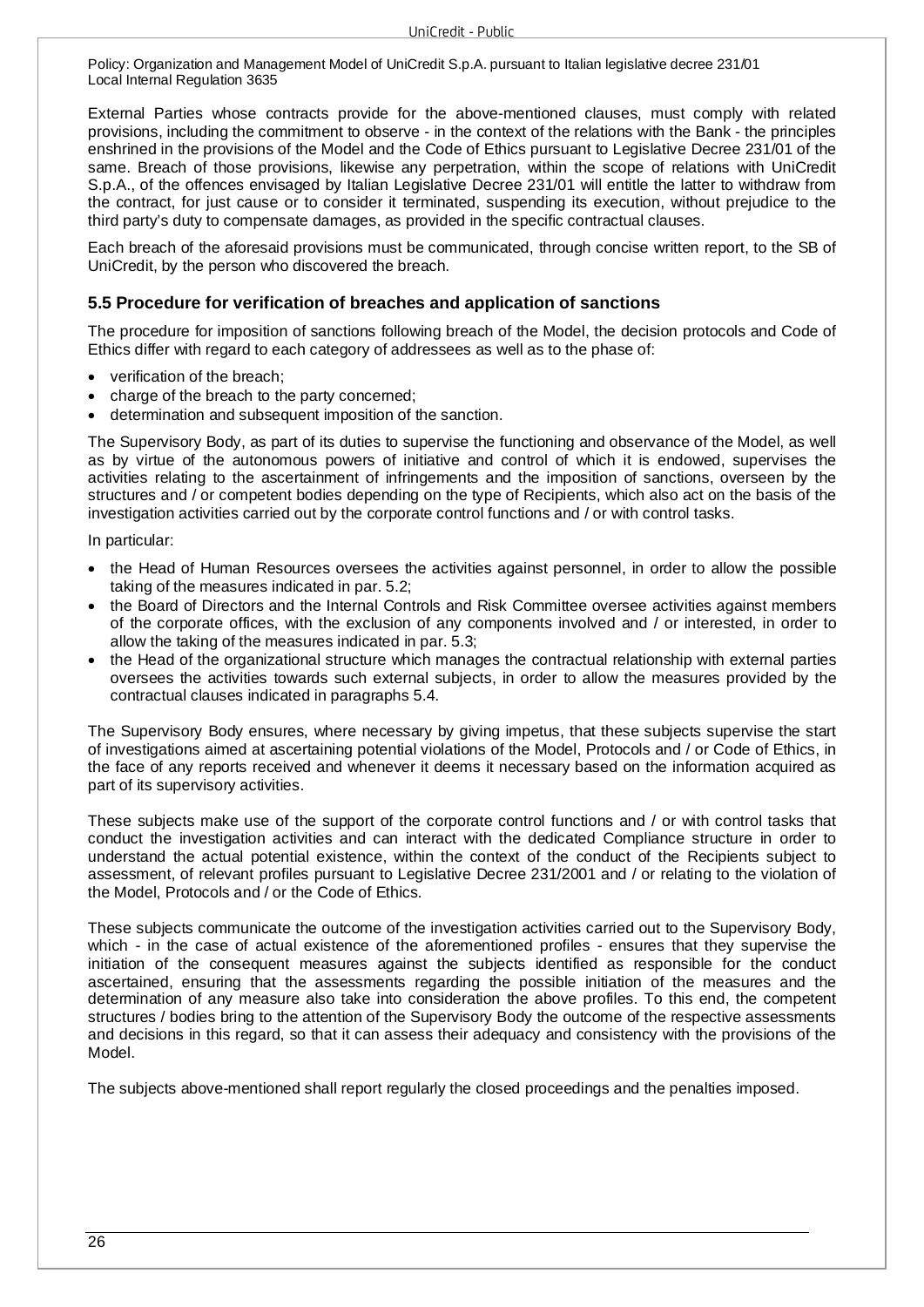# **CHAPTER 6: INFORMATION AND STAFF TRAINING**

# **6.1 Dissemination of the Model**

The Model must be communicated in a way that maximizes exposure so that the addressees of the communication campaign are aware of the procedures that must be followed to ensure proper fulfilment of their duties.

As the ABI guidelines state, information must be complete, promptly delivered, accurate, accessible and continuous.

It is UniCredit S.p.A.'s intention to communicate the contents and principles of the Model also to persons who, although they do not hold a formal position as employee, operate, even on an occasional basis, in pursuit of the objectives of UniCredit, pursuant to contractual relationships.

For this purpose direct access has been established from the company intranet to a specially dedicated section in which all the reference documentation concerning Italian Legislative Decree 231/01 is available and constantly updated.

The communication and training activity is supervised by the SB, through the competent organizational structures, which are assigned the task of promoting initiatives for spreading awareness and understanding of the Model, the contents of Italian Legislative Decree 231/01, the impacts of regulations on UniCredit activity as well as training personnel and raising their awareness of compliance with the principles contained in the Model and promoting and coordinating the initiatives aimed at facilitating knowledge and understanding of the Model on the part of all those who operate on behalf of UniCredit S.p.A..

# **6.2 Staff training**

The personnel training activity is directed at promoting knowledge of the regulations contained in Italian Legislative Decree 231/01. This knowledge means providing a thorough view of the regulations, of the practical implications involved, as well as of the contents and principles underpinning the Model and the Code of Ethics pursuant to Italian Legislative Decree 231/01.

All employees are therefore obliged to know, observe and comply with said contents and principles and to contribute to their implementation.

 To guarantee effective knowledge of the Model and of the procedures that have to be followed to ensure correct performance of personal duties, specific mandatory training activities have been designed, directed at the personnel of UniCredit S.p.A., and to be delivered through different procedures:

- an on-line course mandatory addressed to all the personnel, including the final test, which is periodically updated;
- additional training (classroom or online) on the basis of specific training needs that may arise: the objectives, target Addressees within the company and mode of delivery of these courses are defined by the SB from time to time in collaboration with the relevant corporate functions and may include, by way of example and without limitation, training aimed at individuals responsible for specific at-risk activities regulated by internal decision protocols, in-depth courses on certain types of 231 predicate offences, etc.

The People & Culture function and other competent organizational structures will ensure the execution of the scheduled initiatives, in the classroom and on-line, subsequent monitoring and any follow-up actions.

As further support to the training activity, it is recommended that staff consult the aforesaid specific section dedicated to Italian Legislative Decree 231/01, accessible through the company intranet, containing all the reference documentation.

If further clarification or details should prove necessary, staff should apply to the Head of the Organizational structure to which they belong and, if necessary, to the corporate functions that are competent on the matter.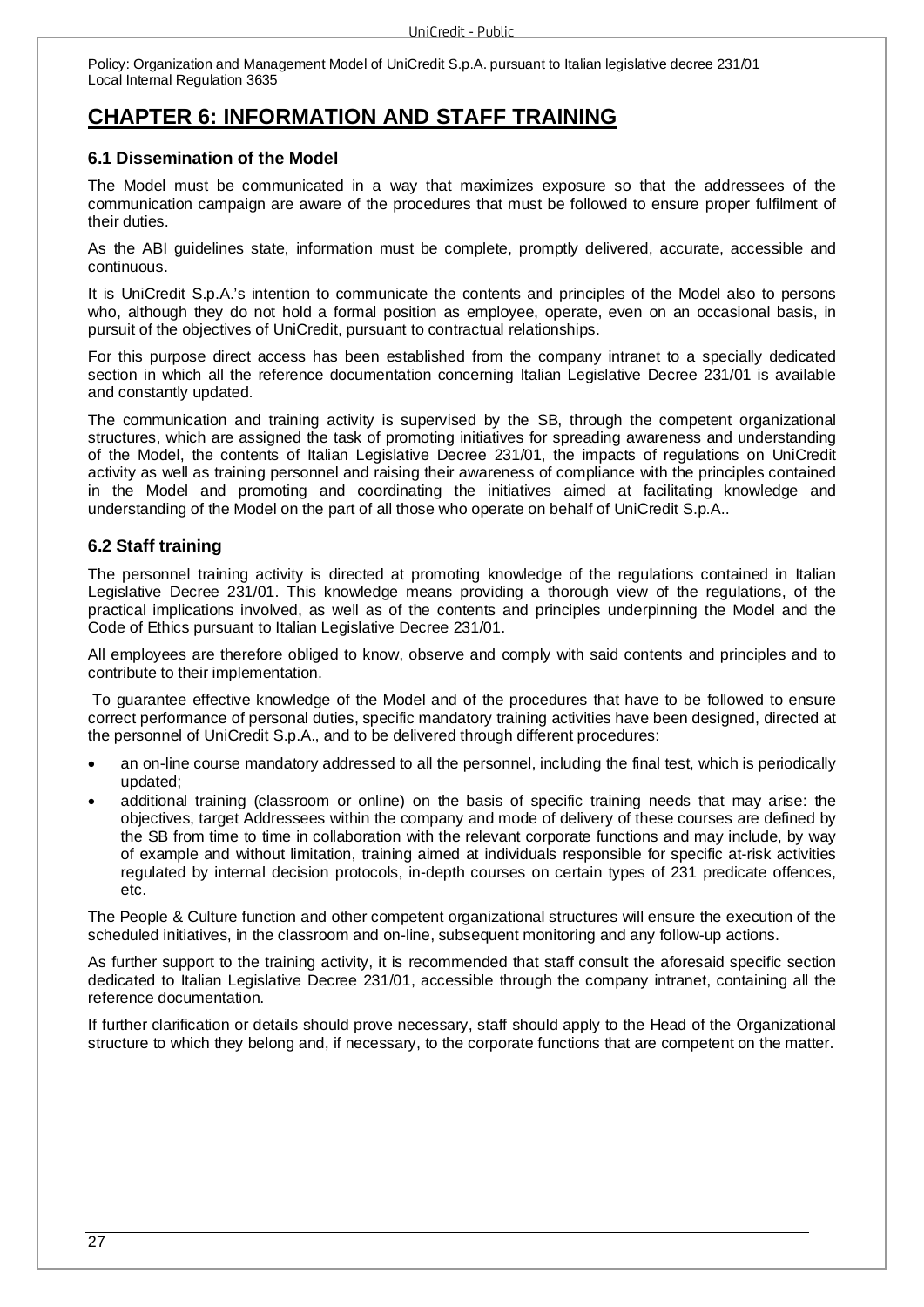# **CHAPTER 7: UPDATE OF THE MODEL**

The law expressly attributes responsibility for the adoption and efficient implementation of the Model to the Board of Directors. The Model adequacy is ensured by its ongoing updating (intended as both additions and/or amendments) of its constituting parts.

For example, updating of the Model may be necessary in the following circumstances:

- updating or modification of the list of predicate offences;
- changes in laws and regulations and in case law
- changes in the organizational structure and business areas.

Also following the promotion activity carried out by the SB, authority for updating the Model rests with:

- the Board of Directors, for substantial changes, such as updating or amendment of sensitive areas due to regulatory developments, (e.g., new predicate offences introduced in the decree) or Business changes (e.g., introduction of new business areas), the approval and modification of the Code of Ethics and the Decision Protocols drawn up pursuant to Italian Legislative Decree 231/01, the forecasts on the appointment/removal of the Supervisory Body.
- The CEO, delegated for the purpose by the Board of Directors, or his/her sub-delegates, for nonsubstantial amendments to the Model and Protocols, namely those due to amendments or update of the internal regulation, reorganizations and subsequent reassignment of activities at risk of offense to new organizational structures or changes of a formal nature (renaming of activities/ organizational structures).